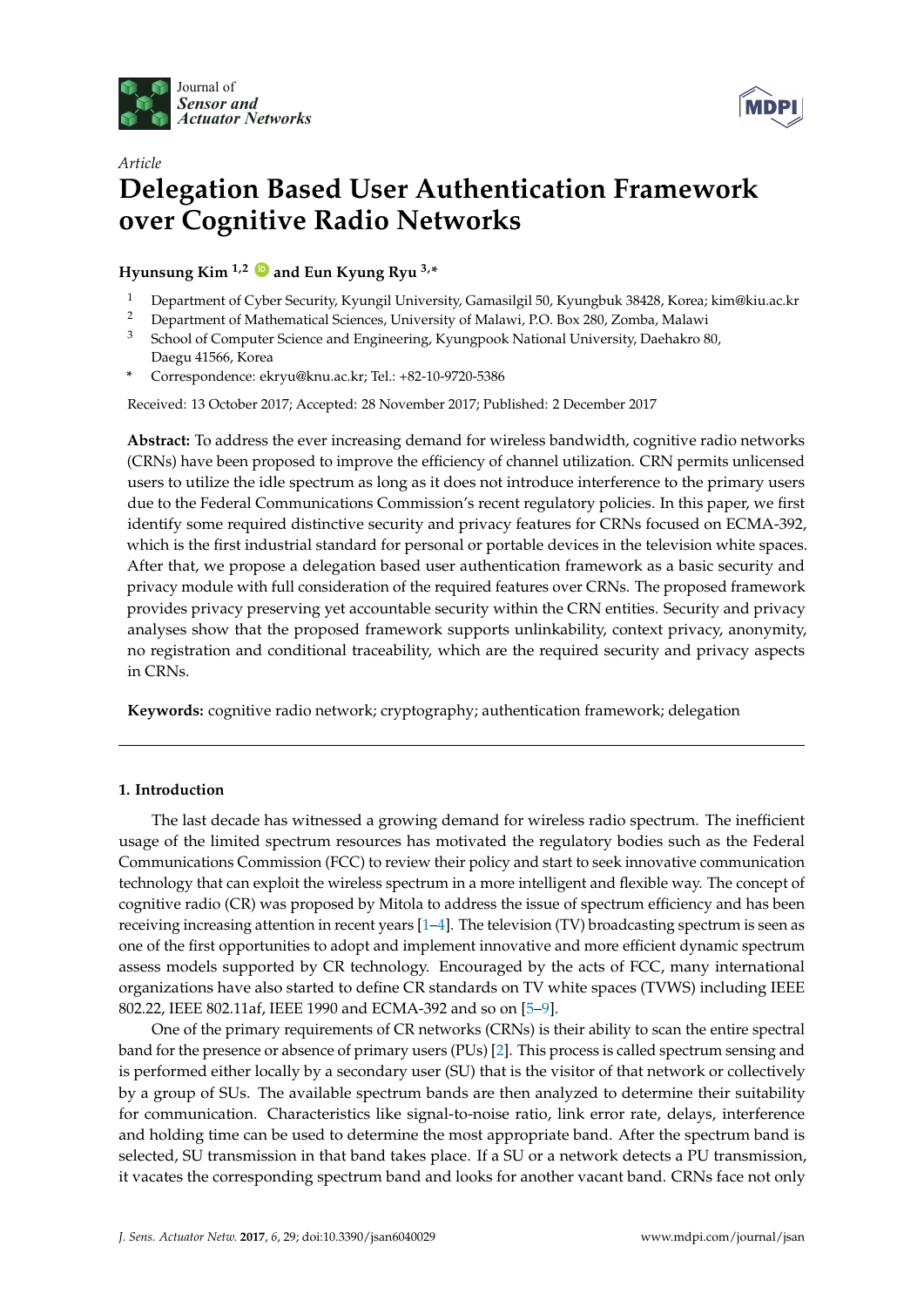traditional network security problems, but also unique security risks due to the intrinsic different characteristics. Any node can use vacant spectrum, so PUs will face the risk of being monitored and disturbed. Differences of the current security mechanisms lead to security problems that appear because of network merge [\[10–](#page-13-5)[14\]](#page-13-6). Therefore, disadvantages of some wireless standards may result into the whole networks being unsecure when they are merged. Any node in CRNs adaptively adjusts transmission parameters according to the surrounding environment, which makes any node to be used as an attack node.

ECMA-392 standard is published for the first time as a standard operating on TV bands [\[8,](#page-13-7)[9\]](#page-13-3). Its target applications are wireless home network and wireless Internet access at campus, park, hotspot, and so on, which are similar to IEEE 802.11af's [\[7\]](#page-13-8). The major differences between two standards are PU protection mechanisms and channel bandwidth to be supported. Basically both standards obtain an available channel list from TVWS database through Internet access, which has information of unused TV channels geometrically. ECMA-392 additionally supports the spectrum sensing functionality to periodically check the existence of PU signals on the current channel. It has specified the operation in only single TV channel which can be one of three channel bandwidths of 6 MHz, 7 MHz, or 8 MHz according to regulatory domain.

As with the other new developing network technologies, current research does not focus on the security issues over CRNs [\[12–](#page-13-9)[18\]](#page-13-10). However, security becomes the key problems that need to be solved. CRNs face not only the traditional network security problems, but also the unique security risks due to the intrinsic different characteristics on CR technologies [\[19\]](#page-13-11). Any node can use vacant spectrum, so PUs will face the risk of being monitored and disturbed by attacker easily. Any node in CRNs adaptively adjusts transmission parameters according to surrounding environment, which makes any node to be used as an attack node. In the context of CRNs, the main security goals include confidentiality, integrity, authentication, non-repudiation, access control and availability as the general networks. We will only consider authentication, which is the basic and core security mechanism in any networks. Wang et al. proposed public key based entity authentication protocol with digital signature for CRNs [\[20\]](#page-13-12). However, their protocol does not consider the distinctive security features on CR technology. Kim proposed a location based authentication protocol for IEEE 802.22 structure, which uses carousel as the secret credential [\[21\]](#page-13-13). It tried to adopt the distinctive aspects on CR technology based on location information. However, it requires that each entity in a CRN needs to be synchronized with the carousel, which is weak against the desynchronization attack. Quite recently, Kim provided the required security features to devise authentication protocol over CRNs, which is based on delegation [\[15,](#page-13-14)[16\]](#page-13-15). The analyses are withdrawn from the security problems of Tsai et al.'s secure delegation based authentication protocol in [\[22\]](#page-14-0) that is weak against the smartcard breach attack and does no use user's identity, which is necessary for the conditional traceability. However, Kim did not provide any detailed solutions for the authentication.

There are two purposes of this paper, which are to withdraw some required distinctive security and privacy features for CRNs and to devise a delegation based user authentication framework based on the requirements. To solve the SU authentication problem in CRNs, we first withdraw some required features for authentication over CRNs focused on not only security but also privacy. They could give researchers guideline to design security and privacy schemes in CRNs. Based on the features, we propose a delegation based user authentication framework, which also has the purpose of solving the security and privacy problems in Tsai et al.'s protocol. We can argue that this is the first delegation based authentication for CRNs. For the privacy aspect, we consider unlinkability, context privacy and anonymity in the proposed framework. To secure CRNs, the proposed framework sets up goals to achieve PU protection, no registration and conditional traceability. We use Elliptic Curve Cryptosystem as the basic security building block to achieve the security and privacy goals of the proposed framework. It needs the similar computational cost with the other existing delegation based authentications but provides the required security and privacy features in CRNs that are not considered in the other authentications.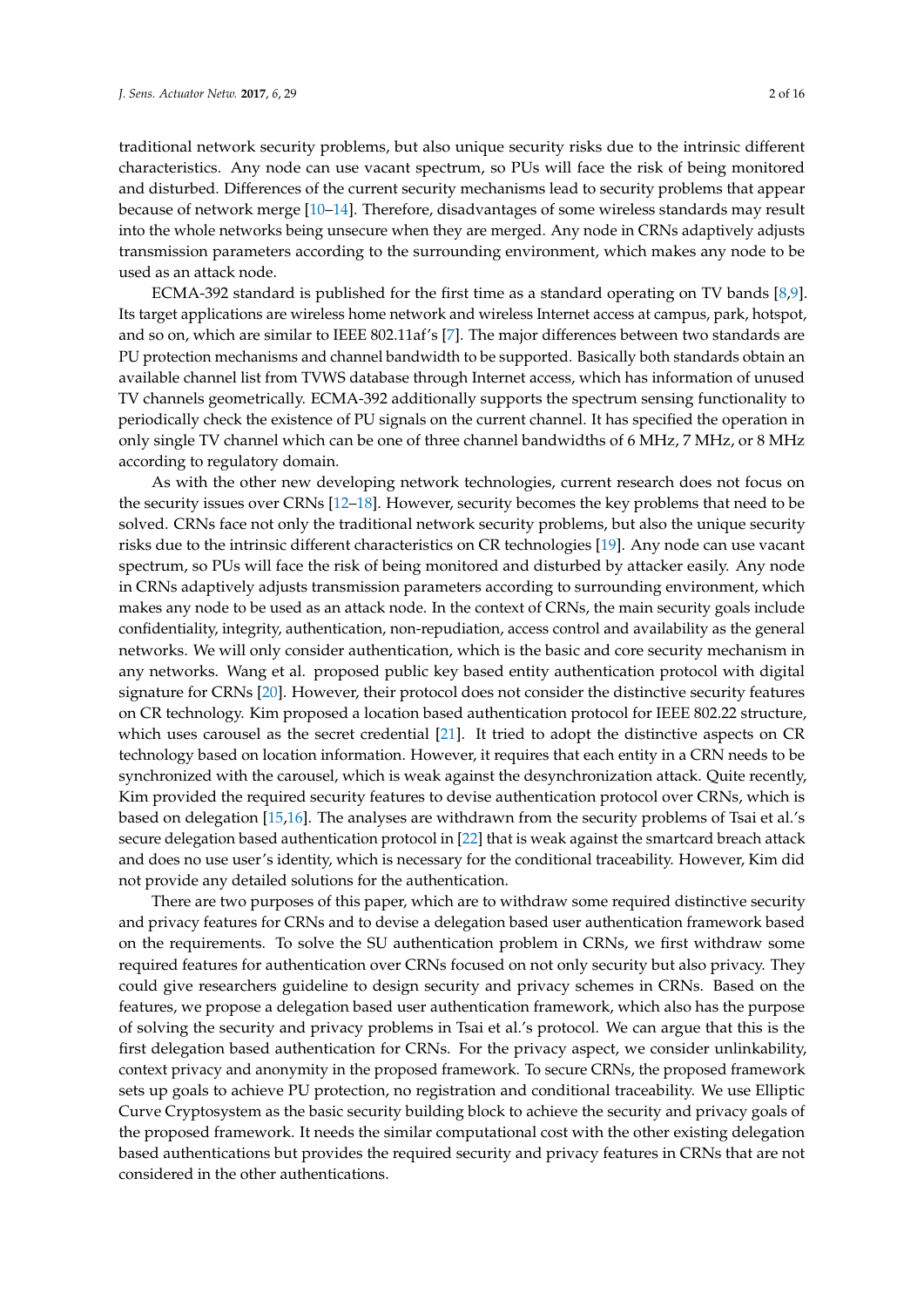In the remainder of this paper, we first introduce the structure of the CRNs focused on ECMA-392, as well as CRN security threats it will have to face and the corresponding required security and privacy features. After that, we propose a delegation based user authentication framework over CRNs with the proper security and performance analyses.

# **2. Overview of ECMA-392: Cognitive Radio Standard**

This section briefs CR technology and reviews ECMA-392 as a CR standard, which could provide basic knowledge to understand the proposed authentication framework. Furthermore, we provide an assumed system model, which should be the basis of the proposed delegation based user authentication framework.

# *2.1. Cognitive Radio Technology*

CR technology is the key technology that enables a CRN to use spectrum in a dynamic manner. The term CR can formally be defined as a radio that can change its transmitter parameters based on interaction with the environment in which it operates [\[23\]](#page-14-1). CRNs use a cognition cycle, which observes its environment and modifies its transmission characteristics accordingly, that includes radio scene analysis, channel state estimation and predictive modelling, and transmit power control and spectrum management commands by using following CR functions [\[1,](#page-13-0)[24\]](#page-14-2):

- Spectrum sensing: Ability to scan the spectral band, identify vacant channels available for opportunistic transmission and determine a list of spectrum bands that are available. Since SUs do not get any direct feedback from PUs regarding their transmission, SUs have to depend on their own individual or cooperative sensing ability to detect PU transmissions.
- Spectrum analysis and decision: It decides on the most appropriate band from the list of available bands according to their quality of service requirements. It is important to characterize the spectrum band in terms of both radio environment and the statistical behaviors of the PUs.
- Spectrum sharing: It provides the capability to share the spectrum resource opportunistically with multiple SUs which allocates resources to avoid interference caused to the PUs. This function necessitates a CR medium access control (MAC) protocol, which facilitates the sensing control to distribute the sensing task among the coordinating SUs as well as spectrum access to determine the timing for transmission.
- Spectrum mobility: It refers to the agility of CRNs to dynamically switch between spectrum accesses. As SUs are not guaranteed continuous spectrum access in any of the licensed bands and the availability of vacant spectrum bands frequently changes over time, spectrum mobility becomes an important factor when designing cognitive protocols.

From this definition, two main characteristics of the CR can be defined as follows [\[25\]](#page-14-3)

- Unlicensed usage of spectrum: In spectrum sharing, the FCC allocates spectrum for unlicensed or shared services.
- Higher priority of PUs: When an PU is detected in a given band, all SUs avoid accessing that band. However, when a SU is detected, other SUs may choose to share that same band. In other words, PUs have higher priority than SUs in accessing spectrum resources.

# *2.2. ECMA-392*

ECMA-392 is launched as the first step towards realizing CR applications by creating and adopting industrial standard, called the first industrial standard for personal or portable devices in the TVWS [\[26\]](#page-14-4). ECMA-392 was mainly designed for communication between personal or portable devices as shown in Figure [1;](#page-3-0) specifically, in-home multimedia distribution. It supports both mesh and centralized networks. The standard defines an orthogonal frequency division multiplexing physical layer with modulation schemes of quadrature phase shift keying, 16-quadrature amplitude modulation (QAM), and 64-QAM. For forward error correction, concatenation of a Reed-Solomon outer code and a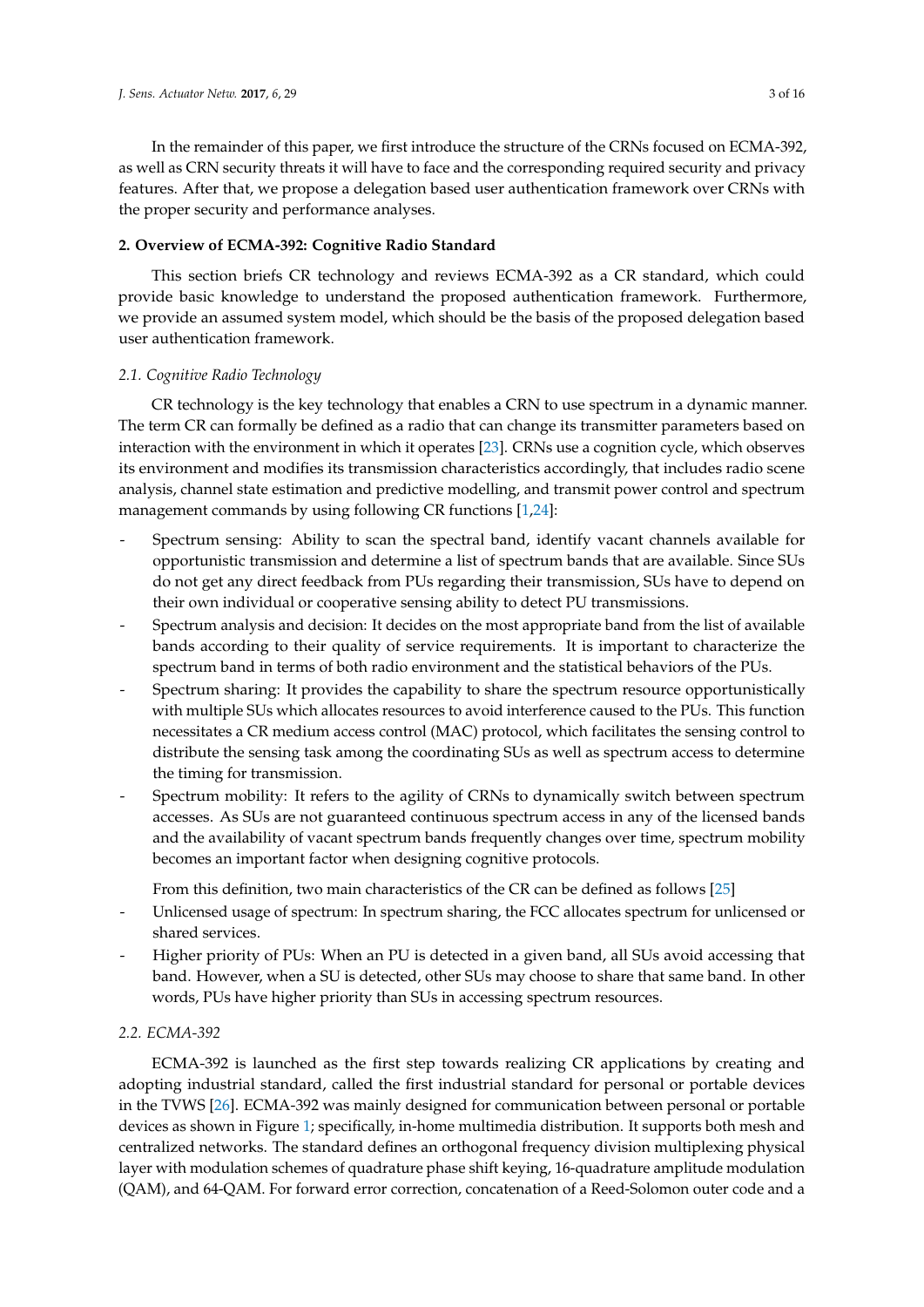<span id="page-3-0"></span>convolutional inner code with puncturing provides five different coding rates. Channel widths of 6, 7, and 8 MHz are supported for TV channels in any regulatory domain. The maximum data rate of ECMA-392 is 31.64 MBPS. To protect PUs, dynamic frequency selection and transmit power control are included in the specifications. *J. Sens. Actuator Netw.* **2017**, *6*, 29 4 of 15



**Figure 1.** Network configuration for ECMA-392.

same beaconing and channel access protocols. Two or more networks can share the same channel The interoperability of various device types is built-in due to the fact that all devices follow the same beaconing and channel access protocols. Two or more networks can share the same channel and are also able to communicate with each other. As a result, a number of networks may form a large-scale network such as a mesh-network or a cluster-tree network using a single channel or multiple channels.<br>

# 2.3. Assumed System Model **The internal source that all device types is built**-in due to the fact that all device

This paper considers a CRN with a set of PUs and some unlicensed SUs, which is based on centralized structure as shown in Figure [2.](#page-3-1) Basically, the CRN consists of more than two networks, a primary network (PN) and some secondary networks. The centralized server in CRN, denoted as *SN*,  $\sum_{i=1}^{n}$ performs CR functions by considering the presence of PUs by using common control channel [\[27,](#page-14-5)[28\]](#page-14-6). Also, we can consider any CRN access model like overlay and underlay depending on the target application. However, we assume overlay as a mandatory access model. Furthermore, we assume that any SU should be supported by SU's registered PN and there should be any simple relationship between SN and PN as the same as in [\[29\]](#page-14-7). Only after SUs authenticated by the SN via PN, SUs can immediately and use new spectrum if it interferes to any PUs. opportunistically use the free spectrum in the SN. However, SUs should follow the spectrum access policy and avoid interference to PU. That means that the concerned SU should quit the occupied band icture as snov  $\alpha$  centralized structure as shown in Figure 2. Basically, the CRN consists of  $\alpha$ and be bappened by be bregistered in tand ancie should be dry bimp a interference to PO. That means that the concerned 50 should quit the s

<span id="page-3-1"></span>

immediately and use new spectrum if  $\mathcal{L}$ 

**Figure 2.** Assumed system model.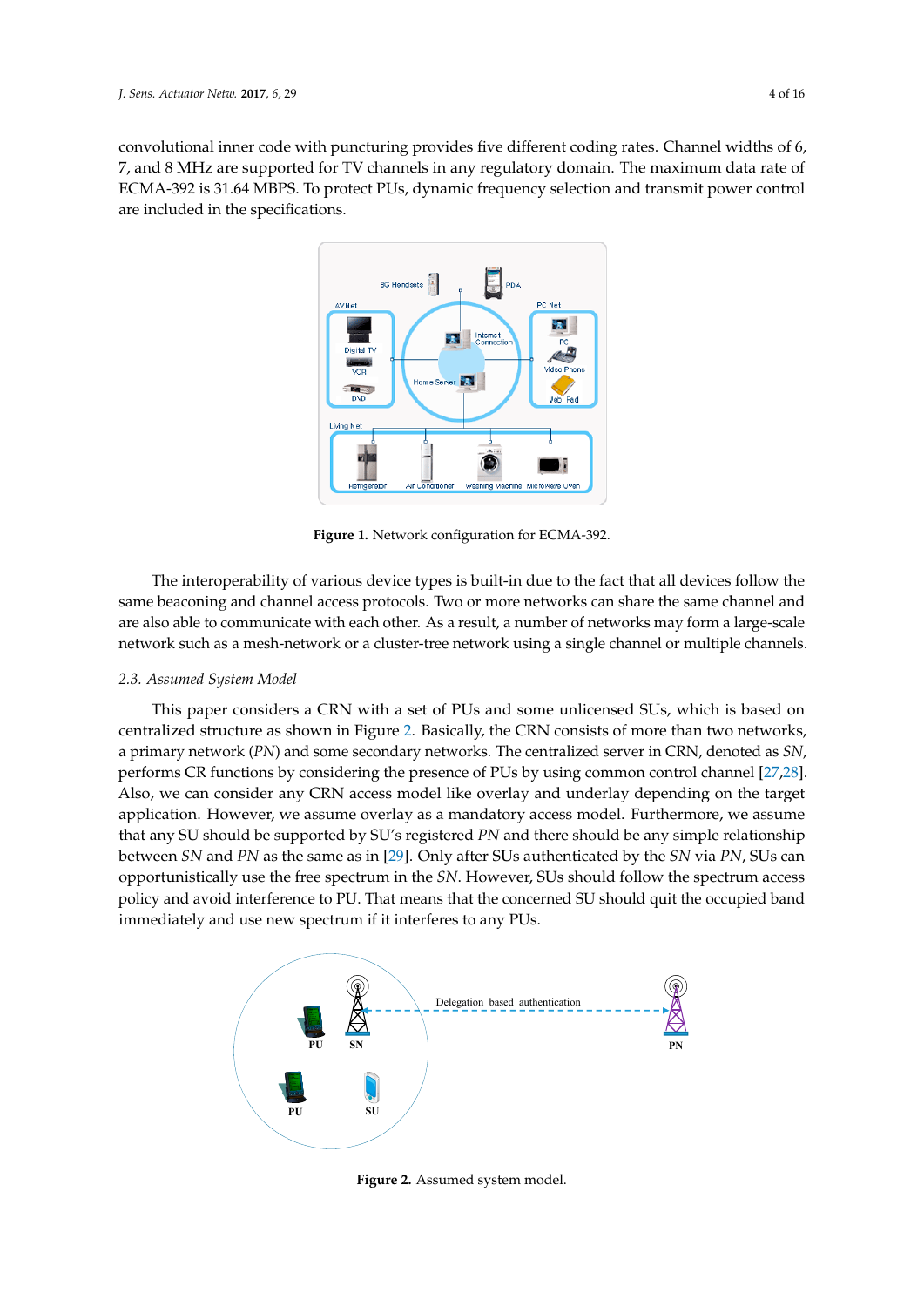# **3. CRN Threats and Required Features**

The purpose of this section is to extract out some required security and privacy features for the SU authentication over CRNs focused on ECMA-392 standard after briefly reviewing security and privacy threats on CRNs.

## *3.1. Threats on CRN*

Attacks on CRNs could be defined as any activity that results in unacceptable interference to the licensed PUs or missed opportunities for SUs. When emulating a PU, a malicious entity can reduce the availability of spectrum for SUs. The misbehaving nodes can be categorized as [\[19,](#page-13-11)[30](#page-14-8)[–35\]](#page-14-9)

- Selfish nodes: They seek to maximize their own gains at the expense of others.
- Malicious nodes: They act to degrade the system or individual node performance with no explicit intention to maximize their own gains and act as a PU and transmit false information to the SU.

An attack is considered strong if it involves a minimal number of adversaries performing minimal operations but causing maximum damage or loss to the PUs and or SUs in the network. A brief summary of these attacks is given in Table [1](#page-4-0) [\[19,](#page-13-11)[30–](#page-14-8)[42\]](#page-14-10).

<span id="page-4-0"></span>

| <b>Attacks</b>                                                                                                                                                     | Properties                                                                          |  |
|--------------------------------------------------------------------------------------------------------------------------------------------------------------------|-------------------------------------------------------------------------------------|--|
| Intentional jamming attack [30-32]<br>PU receiver jamming attack [30-32]<br>Sensitivity amplifying attack [30-32]<br>Overlapping SU attack [33]                    | SU jams PUs and the other SUs                                                       |  |
| Biased utility attack [33,34]<br>Asynchronous sensing attack [35–38]<br>Byzantine attack [39]<br>False feedback attack [33]<br>Selfish misbehaviour attack [39,40] | SU tweaks parameters of the utility function                                        |  |
| Network Endo-parasite attack [33,34]<br>Channel Ecto-parasite attack [33,34]<br>Low cost ripple effect attack [33,34]                                              | SU attempts to increase the interference                                            |  |
| Key depletion attack [33,34]                                                                                                                                       | High round trip times and frequent retransmissions<br>increase key usage            |  |
| Any attacks against confidentiality, integrity,<br>authentication, non-repudiation, access control, and<br>availability [19,33]                                    | Any attacks on below layers from application layer<br>impact adversely on the layer |  |
| Jellyfish attack [41]<br>Routing information jamming attack [42]                                                                                                   | Performed in a network layer but affected to the<br>other layers                    |  |

## **Table 1.** CRN attacks and properties.

## *3.2. Required Security and Privacy Features*

Security and privacy are essential in any networks. Security has been relatively well studied than privacy. In the context of CRNs, the main security goals include confidentiality, integrity, authentication, non-repudiation, access control and availability as the general networks. We will only consider the following authentication due to the main focus of this paper.

- Authentication: It assures that the communicating entity is the one that it claims to be. There is an inherent requirement to distinguish between PUs and SUs. Therefore, authentication can be considered as one of the basic requirements for the security and privacy of CRNs. The primary objective of an authentication is to prevent unauthorized users from gaining access to the protected systems. It is a necessary procedure for verifying both an entity's identity and authority. Several aspects of authentication issues should be considered when securing collaborative works in CRNs.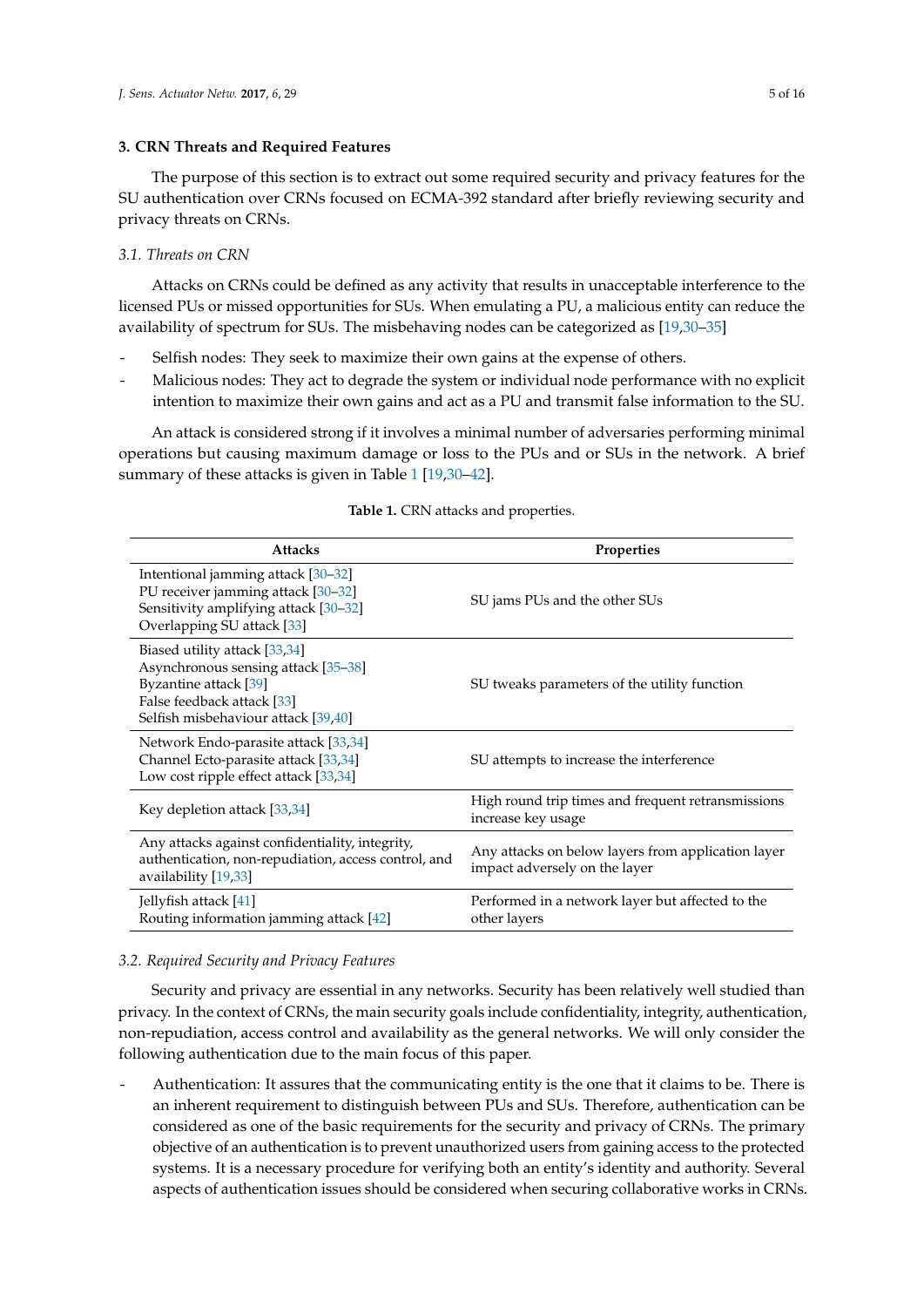Compared with the security, privacy issues have received little attention in CRNs so far. Privacy is primarily regarded as preserving the anonymity of network entities. The definition of privacy also varies with the application scenarios [\[12–](#page-13-9)[16\]](#page-13-15). In the context of CRNs, we consider the following privacy services indispensable

- Unlinkability: Different communication sessions associated with the same user should not be linkable. An adversary cannot link the communication activities of a particular user together and thus establish the user's profile, which contains much private information.
- Context privacy: An adversary should not be able to learn the exact access context information (duration, type of service request, etc.) of a SU without the SU's prior approval or knowledge.
- Anonymity: The identity of the origin and the destination of a conversation is hidden from adversaries unless it is intentionally disclosed by the user. Anonymity mechanisms should allow SUs to use the network services while protecting the identity or other identification information from possible abuse. For keeping SU anonymous, there should not be possibility to link any parameters of the SU identity with any context-based information.

By considering with the above privacy services, authentication service needs to provide the following features over CRNs. In CRNs, users are divided into two categories: (i) PUs or incumbent users that hold a license for a specific portion of the spectrum, and (ii) SUs that use parts of the spectrum in an opportunistic way, so as not to cause harmful interference to the PUs [\[15](#page-13-14)[,16](#page-13-15)[,19\]](#page-13-11).

- PU protection: SUs can borrow idle spectrum from those who hold licensees, PUs, without causing harmful interference. Unlike traditional radios, CRs constantly monitor the spectrum and intelligently share the spectrum in an opportunistic manner, both in licensed and unlicensed bands. The most important regulatory aspect of these networks is that SUs must relinquish their operating channels and move to another available channel as soon as they learn or sense the presence of a PU on that channel.
- No registration: A fundamental characteristic of a CR is its ability for spectrum sensing, as it shall use the spectrum in an opportunistic manner. This means that the SU has to vacate a currently used spectrum band if a PU signal is detected. Thereby, it is necessary for SUs not to be registered to *SN*.
- Conditional traceability: Under SU misbehavior, the SU acts maliciously by providing false information about sensing and resource requirements. By doing so, they can either access more resources or prevent other SUs from gaining fair access. Thereby, both of *SN* and *PN* need to take rights to trace the misbehaving users.

<span id="page-5-0"></span>Thereby, it is necessary to provide the required security features on the proposed SU authentication over CRNs. Table [2](#page-5-0) summarizes the required security features for the SU authentication in CRNs by providing comparisons with the generalized networks.

| <b>Network</b><br>Feature                           | <b>General Network</b> | <b>CRN</b>                                     |
|-----------------------------------------------------|------------------------|------------------------------------------------|
| Consideration of PU protection                      | Not required           | Required                                       |
| Relationship between SN and PN                      | Required               | Need not or need<br>partially for traceability |
| Authentication when SU visits<br>the other networks | Delegation             | Delegation                                     |

**Table 2.** Comparison of required security features in authentication.

# **4. Delegation Based User Authentication Framework**

Unlike the traditional radios, CRNs constantly monitor the spectrum and intelligently share the spectrum in an opportunistic manner, both in the licensed bands, *PN*s and the unlicensed bands, *SN*s.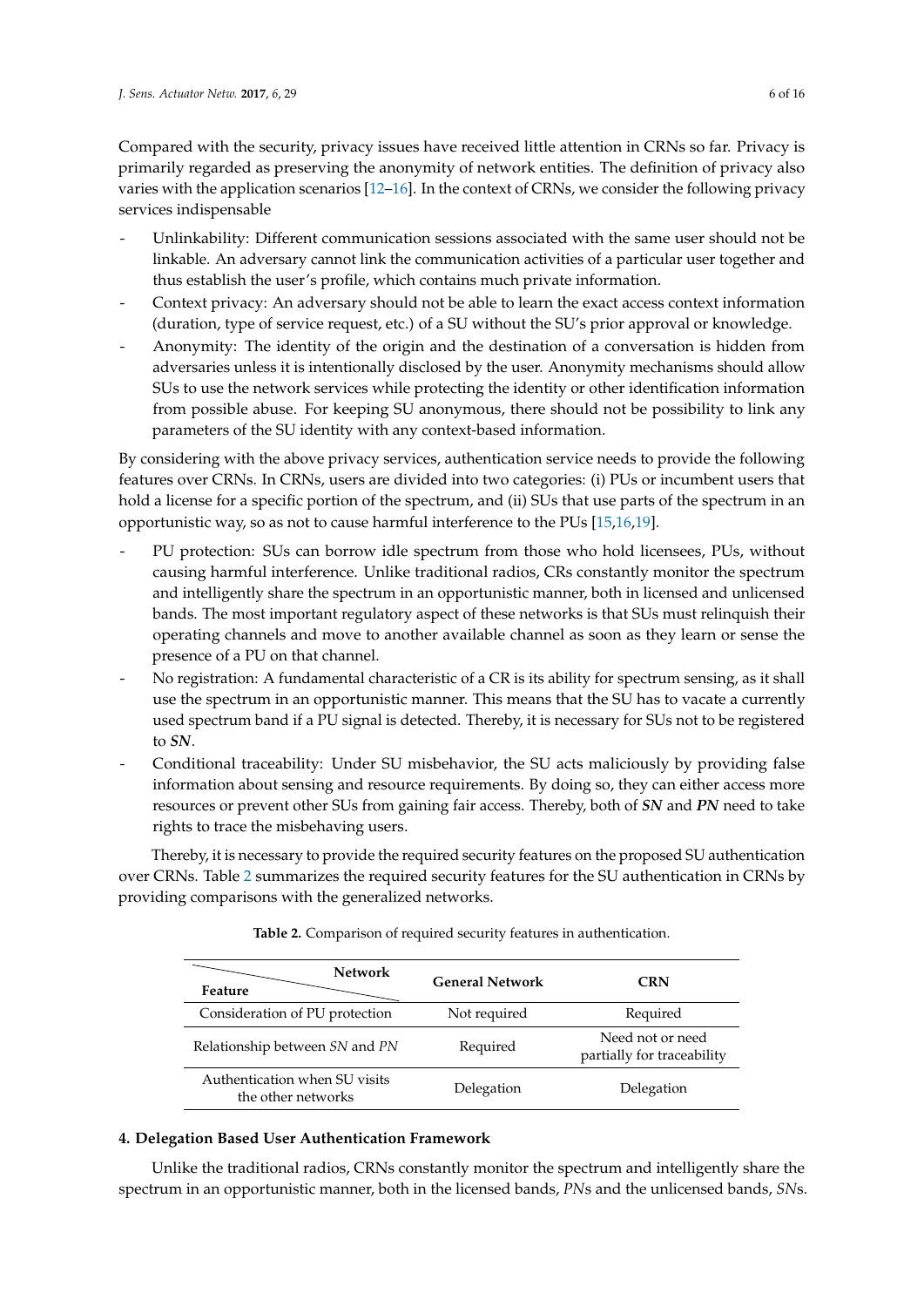It means that SUs over CRNs could borrow idle spectrum from PUs who hold licenses without causing harmful interference. Thereby, in our delegation based user authentication framework, SUs should be serviced by *SN* over the CRN by delegating authentication from *PN*, which achieves the security and privacy from selfish nodes and malicious nodes by providing authentication, unlinkability, context privacy, anonymity, PU protection, no registration and conditional traceability. Thereby, this section proposes a delegation based user authentication framework as a basic security and privacy module for CRNs over the assumed system model.

The concept of delegation is used in various business corporations. In a business corporation, manager uses his (or her) private key to sign a document and his (or her) staff can verify the document based on manager's public key. If the manager cannot sign a document because he (or she) is away on business, he (or she) can delegate the signature authority to his (or her) trustworthy assistant to sign the document without giving the assistant his (or her) private key. His (or her) staff member verifies that the document is still based on the manager's public key. The proposed authentication framework also uses this delegation concept for SU authentication, which uses *PN* for the manager and *SN* for the staff.

There are three phases in the proposed authentication framework, setup, online authentication and offline authentication based on Table [3](#page-6-0) notations. Authentication is divided into two parts, online and offline. In the online authentication, the process requires that *SN* must connect to *PN* when a new SU demands authentication. However, without connecting to *PN*, offline authentication is performed by *SN* locally according to the parameters obtained from *PN* in advance. Note that the first authentication must be performed on-line and the subsequent authentications can be continually performed offline.

<span id="page-6-0"></span>

| <b>Notation</b>    | Definition                                                  |
|--------------------|-------------------------------------------------------------|
| p, q               | The prime numbers satisfying $q/(p-1)$                      |
| g                  | A generator in $Z_p$                                        |
| $IDSU, IDSN, IDPN$ | The identities of SU, SN and PN                             |
| AID <sub>SU</sub>  | The amplified identity of SU                                |
| $PW_{SII}$         | The password of SU                                          |
| $[M]_K$            | A symmetric encryption for message $M$ with the key $K$     |
| $K_{PS}$           | A symmetric key between SN and PN                           |
| G                  | A cyclic additive group                                     |
| $\boldsymbol{P}$   | The generator of the cyclic additive group G                |
| h()                | One way hash function such that $h():Z_p \rightarrow Z_p$   |
| f()                | One way hash function such that $f()$ : $G \rightarrow Z_p$ |
| $(K,\sigma)$       | A proxy key pair of SU                                      |
| SK                 | A session key established between any two parties           |
| $\oplus$           | The exclusive-or operation                                  |
|                    | The string concatenation operation                          |

**Table 3.** Notations.

#### *4.1. Setup and Registration*

First of all, *PN* selects two distinct large primes *p* and *q* satisfying *q*|*p*-1 and a generator *P* in the cyclic additive group *G*. *PN* chooses two private keys *x* and *xv*, and computes their corresponding public keys  $V = x \cdot P$  and  $Y_v = x_v \cdot P$ , respectively. Then, *PN* shares  $K_{PS}$ ,  $x_v$  and *V* with *SN* after selecting a random key  $K_{PS}$ . *PN* also generates a random *k* and computes a proxy key pair  $K = k \cdot h (AID_{SU})$  mod *p* and  $\sigma = x \cdot f(K)$  mod *q* and  $W = h (AID_{SU} \mid APW_{SU}) \oplus (K,\sigma)$  for each SU, where *h* () and *f* () are the secure one-way hash functions and  $AID_{SU} = h (ID_{SU} \mid d)$  and  $APW_{SU} = h (PW_{SU} \mid d)$  are the amplified identity and password selected and computed by SU with a random number *d*. Note that a key pair  $(K,\sigma)$  is used as SU's proxy key. The computed value *W*, the hash function *h* () and the public key  $Y<sub>p</sub>$  are stored in each corresponding SU's smart card, respectively. SU needs to compute  $D = h (ID_{SUI} \mid PW_{SU})$ ⊕ *d* and store it in the issued smart card after the registration to *PN*.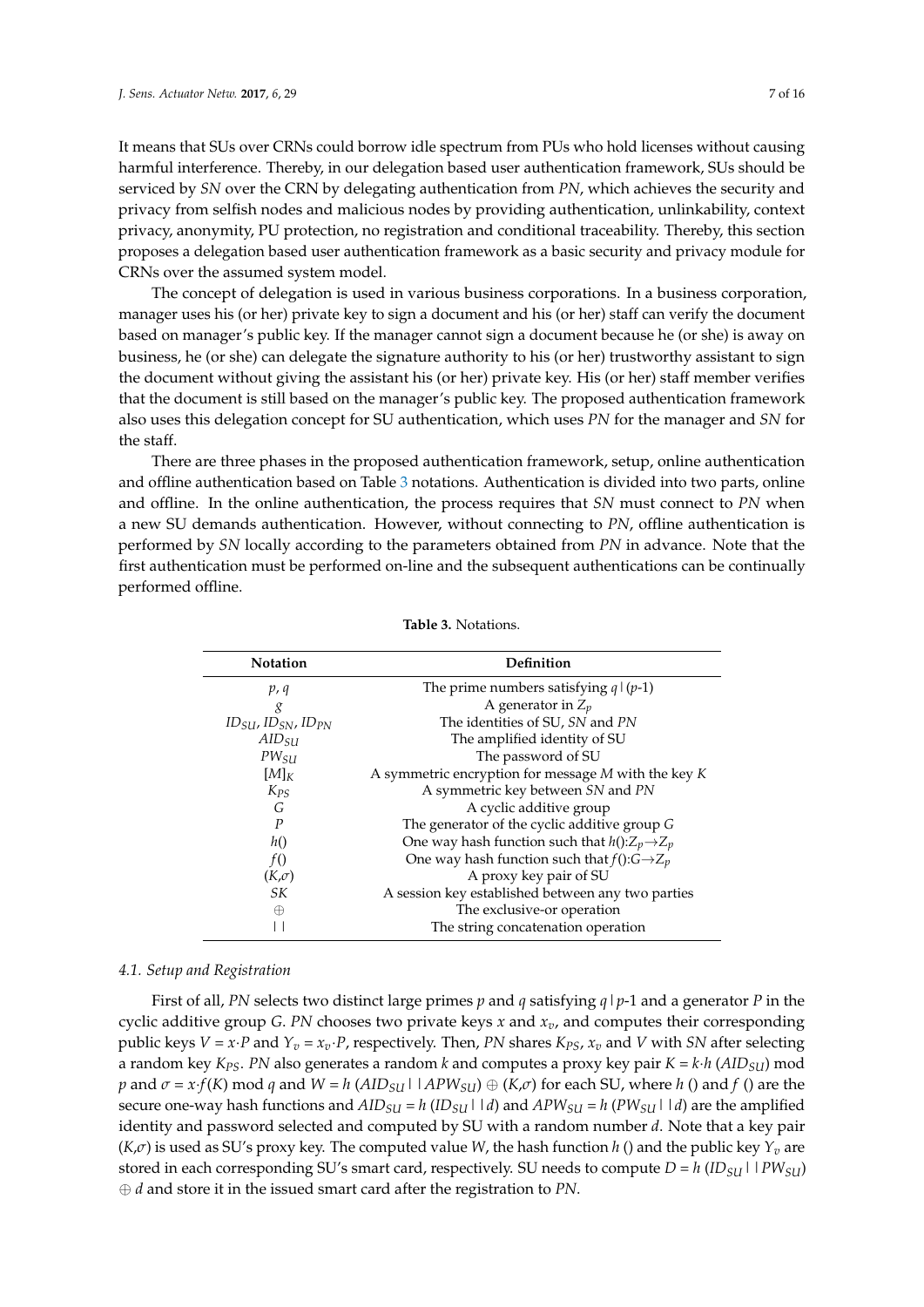#### *4.2. Online Authentication*

When SU roams to an unlicensed network *SN*, it must use a connection to *SN* via *PN* after the proper authentication. The detailed online authentication phase is as follows

- Step1 SU sends a login request to *SN*.
- Step2 *SN* generates a new random number *n*1, selects the permitted number of sessions, *n* and makes a response {*IDSN*, *n*1, *n*} to SU, where *IDSN* is the identity of *SN*.
- Step3 SU inserts his (or her) smart card into the card reader and inputs *IDSU* and *PWSU*. Smart card generates two random numbers *t* and  $n_2$ , computes a hash chain  $N_1 = h(N_2)$ ,  $N_2 = h(N_3)$ , ...,  $N_{n-1} = h(N_n)$  and  $N_n = h(n_1 \mid n_2)$ , stores the hash chain in its memory and sets  $N_1$  as its current secret of the session. Note that  $N_1$  could be computed after applying  $n$  times of hash operations from both of  $n_1$  and  $n_2$ . After that, smart card computes  $d = D \oplus h (ID_{SU} \mid IPW_{SU})$ ,  $AID_{SU} = h$  $(ID_{SU} \mid d)$ ,  $APW_{SU} = h (PW_{SU} \mid d)$ ,  $(K, \sigma) = W \oplus h (AID_{SU} \mid APW_{SU})$ ,  $r_1 = t \cdot P$ ,  $r_2 = h(t \cdot Y_v) \oplus (K, \sigma)$ *N*<sub>1</sub>) and  $v_1 = \sigma \cdot h$  (*ID<sub>SN</sub>* | *ID<sub>PN</sub>* | *IN*<sub>1</sub> | *In*<sub>1</sub> | *I*<sub>*r*1</sub> | *I*<sub>*r*2</sub>)+*t* mod *p*, and makes a response {*ID<sub>SN</sub>*, *ID*<sub>*PN*</sub>,  $r_1$ ,  $r_2$ ,  $v_1$ } to *SN*.
- Step4 *SN* first uses  $x_v$  to retrieve *K* and  $N_1$  by computing  $r_2 \oplus h(x_v \cdot r_1)$ . After that, *SN* computes  $v_1 \cdot P$  and  $h(ID_{SN} \mid ID_{PN} \mid N_1 \mid n_1 \mid r_1 \mid r_2) (V \cdot f(K)) + r_1 \mod p$ , and verifies whether the two computed values are the same. If the verification is successful, *SN* computes  $CT_1$  =  $[N_1| |n_1|| K]_{K_{PS}}$  and  $v_2 = h(ID_{SN}| ||ID_{PN}| ||N_1|| CT_1$ , which  $[]_{K_{PS}}$  is an encryption based on the symmetric key cryptosystem like AES by using the encryption key *KPS*, and sends {*IDSN*, *ID*<sub>*PN*</sub>,  $CT_1$ ,  $v_2$ } to *PN*. Otherwise, *SN* denies the login request.
- Step5 *PN* obtains  $N_1$ ,  $n_1$  and *K* by decrypting  $CT_1$  with the secret key  $K_{PS}$ . After that, *PN* computes its corresponding  $\sigma = x \cdot f(K)$  mod  $q$  and  $v_2' = h(ID_{SN} \mid ID_{PN} \mid IN_1 \mid CC_1)$ , and validates  $v_2$  by checking whether it is the same with  $v_2'$ . Only if the verification is successful, PN generates a random number  $n_3$ , computes  $SK_{PU} = h(N_1 \mid n_1 \mid \sigma)$ ,  $CT_2 = [N_1 \mid n_3 \mid \theta]$ ,  $S_{SW}$  and  $CT_3 =$  $[CT_2 \mid n_3 \mid n_1]_{K_{PS}}$  and makes a response  $\{ID_{SN}, ID_{PN}, CT_3\}$  to *SN*.
- Step6 *SN* obtains  $CT_2$ ,  $n_3$  and  $n_1$  by decrypting  $CT_3$  with the secret key  $K_{PS}$  and then verifies  $n_3$  and  $n_1$ . If the verifications hold, *SN* computes  $SK_{SS} = h(N_1 \mid n_1 \mid n_3 \mid K)$  and  $v_3 =$  $h(ID_{SN}$ | $ID_{PN}$ | $SK_{SS}$ | $CT_2$ ), and makes a response { $ID_{SN}$ ,  $CT_2$ ,  $v_3$ } to SU.
- Step7 After computing  $SK_{PU}$  =  $h(N_1 \mid n_2 \mid \sigma)$ , SU obtains  $N_1$ ,  $n_3$  and  $ID_{SN}$  by decrypting  $CT_2$  with  $SK_{PU}$ <sup> $\prime$ </sup> and checks the existence of  $N_1$  and  $ID_{SN}$  in  $CT_2$ . After that SU computes  $SK_{SS}$ <sup> $\prime$ </sup> =  $h(N_1 \mid n_1 \mid n_3 \mid K)$  and  $v_3' = h(ID_{SN} \mid ID_{PN} \mid SK_{SS} \mid CC_{2})$ , and verifies  $v_3$  by comparing it with  $v_3'$ . Only if the condition holds, SU authenticates SN and uses the session key with  $N_1$  for the further communications.

## *4.3. i-th Offline Authentication*

SU retrieves  $N_i = h^{(n-i+1)}(n_1 \mid n_2)$  from the hash chain in his (or her) smart card and sends  $[N_i]_{SK_{SS}}$ to *SN*. Upon receiving  $[N_i]_{SK_{SS}}$ , *SN* decrypts it by using the session key  $SK_{SS}$  and computes  $h(N_i)$ . After that, *SN* verifies whether the computed value is the same as the previous key, *Ni*-1. If the condition holds, *SN* replaces  $N_{i-1}$  into  $N_i$ , and updates  $SK_{SS} = h(h(N_i) \mid \mid SK_{SS})$  and increases *i* by one.

A hash key chain from two parameters of  $n_1$  and  $n_2$  are very important for the offline authentication as we derived from Step 3 in online authentication. For security considerations, it is not recommendable to perform offline authentication all the time while the first online authentication is successfully finished. Thereby, a predefined *n* should be set to a reasonable period constraint to perform offline authentication.

#### **5. Security and Privacy Analysis**

This section provides analysis on the security along with the privacy and the performance analysis of the proposed delegation based user authentication framework over CRNs. It is reasonable to assume that *PN* is trustworthy because we must register it with SU's private information to obtain the service.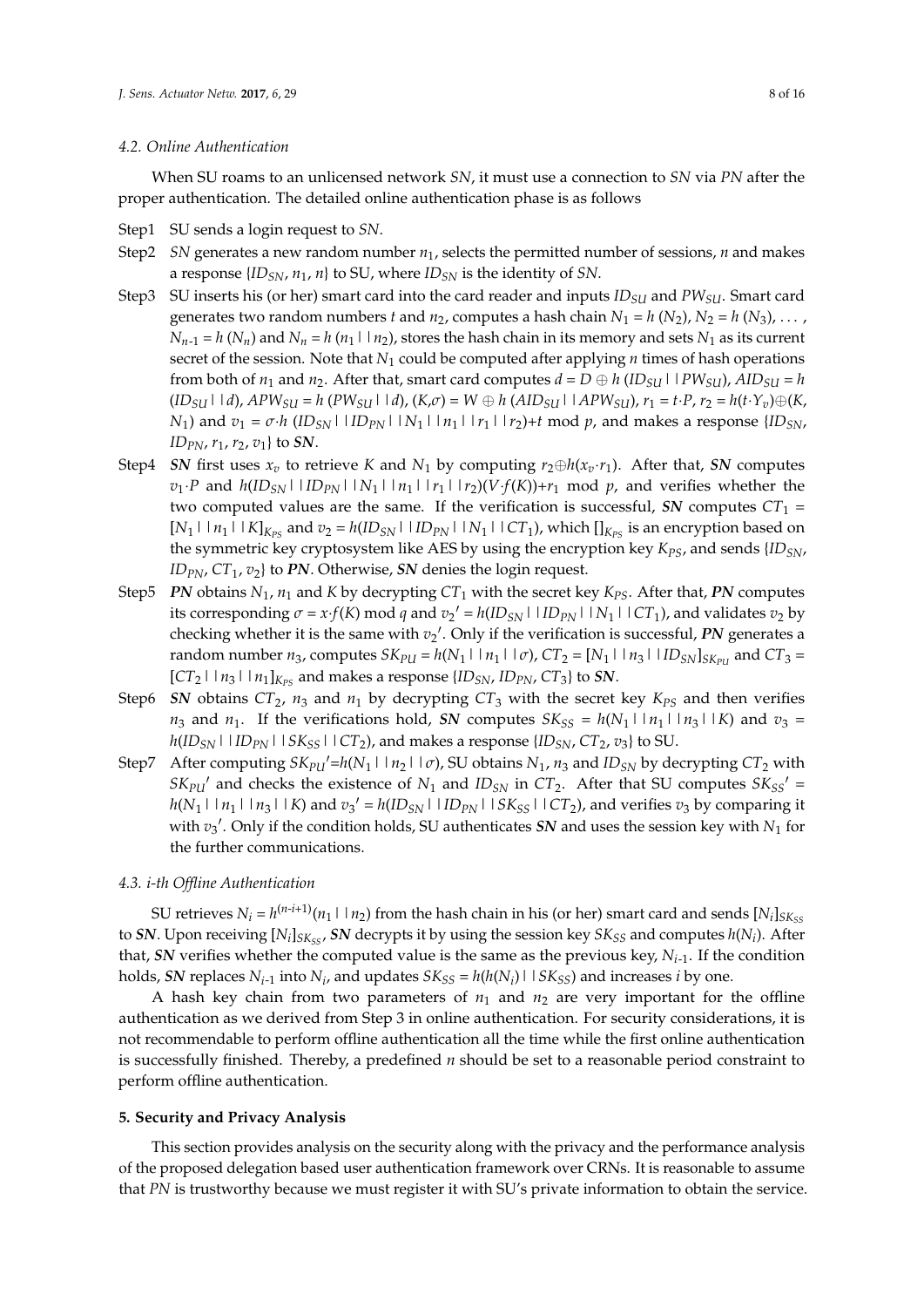We discuss security and privacy issues on the proposed framework with the hypothesis under the following assumptions:

- 1. An adversary *A* can be either a *SU* or a *SN*. That means that *SU* as well as *SN* can act as an adversary.
- 2. A can eavesdrop on every communication across public channels. He (or she) can capture any message that is exchanged among *SU*, *SN* and *PN*.
- 3. A has the ability to alter, delete or reroute the captured message.
- 4. Information can be extracted from the smart card by examining the power consumption of the card.

# *5.1. Proof Using BAN Logic*

Formal security analysis of the proposed framework is verified with the help of Burrows, Abadi and Needham (BAN) logic [\[43\]](#page-14-18). The formal analysis of a network security protocol using BAN logic involves following steps: (1) Converting original scheme statements to their idealized form; (2) Determining the assumptions about the initial state of the system; (3) Representation of the state of the system after executing each statement as logical assertions by attaching logical formulas to each statement; (4) Application of logical postulates to assumptions and assertions.

The following notations are used in formal security analysis using the BAN logic:

- $Q \mid \equiv X$ : Principal *Q* believes the statement *X*.
- #(*X*): Formula *X* is fresh.
- *Q* |⇒*X*: Principal *Q* has jurisdiction over the statement *X*.
- $\Box \stackrel{K}{\rightarrow} Q$ : Principal *Q* has a public key *K*.
- $Q \triangleleft X$ : Principal  $Q$  sees the statement *X*.
- *Q* |~*X*: Principal *Q* once said the statement *X*.
- (*X*, *Y*): Formula *X* or *Y* is one part of the formula (*X*, *Y*).
- $\langle P \rangle_{Q}$ : Formula *P* combined with the formula *Q*.
- $Q \stackrel{SK}{\leftrightarrow} R$ : Principal *Q* and *R* may use the shared session key, *SK* to communicate among each other. The session key *SK* is good, in that it will never be discovered by any principal except *Q* and *R*.

In addition, the following four BAN logic rules are used to prove that the proposed framework provides a secure mutual authentication among *SU*, *SN* and *PN*:

- $\mathbb{R}$ ule 1. Message-meaning rule:  $\frac{R \mid R \times S, R \triangleleft \langle X \rangle_Y}{R \mid S \mid S \times X}$ *R*  $|\equiv$  *S* | ∼ *X* concerns the interpretation of messages.
- Rule 2. Nonce-verification rule:  $\frac{R|\equiv \#(X), R}{R|\equiv S|} \frac{1-\times X}{|X|}$  shows how to check that a message is fresh and that the sender believes so as well.
- Rule 3. Jurisdiction rule:  $\frac{R \mid x \mid S \mid X, R \mid S}{R \mid X}$  states that a principal *R* sill trust the beliefs that *S* has jurisdiction over.
- Rule 4. Freshness-concatenation rule:  $\frac{R}{R} \equiv \frac{\#(X)}{\#(X,Y)}$  shows freshness of the entire formula if any given part of a formula is fresh and the formula cannot be altered.

In order to show that the proposed framework provides secure mutual authentication between among *SU*, *SN* and *PN*, we need to achieve the following goals:

 $Goal 1: SU \rightrightarrows (SU \stackrel{SK_{SS}}{\leftrightarrow} SN)$ Goal 2:  $SU \rvert \equiv (SU \stackrel{SK_{PU}}{\leftrightarrow} PN)$ Goal 3:  $SN \rvert \equiv (SN \overset{SK_{SS}}{\leftrightarrow} SU)$ Goal 4:  $PN \rvert \equiv (PN \overset{SK_{PU}}{\leftrightarrow} SU)$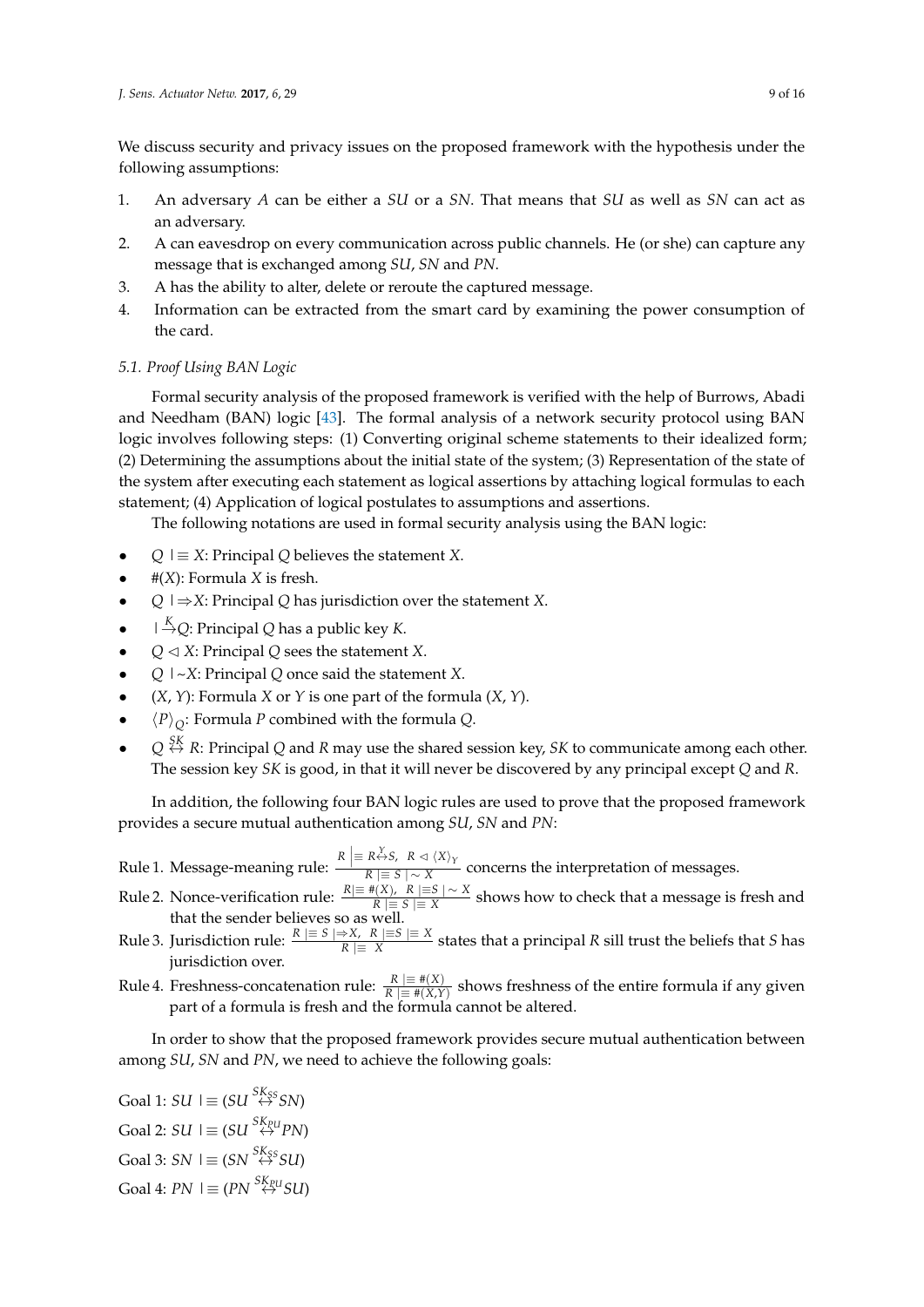These goals can be divided in two groups. First of all, for Goals 1 and 3, both parties believe themselves that the key *SKSS* is a good key for communication between *SU* and *SN* and for Goals 2 and 4, *SU* and *PN* believe that the key *SKPU* is a good session key between them. Secondly, for Goals 5 and 6, both entities also believe that the other entity believes in the key.

Idealized form: The arrangement of the transmitted messages among *SU*, *SN* and *PN* in the proposed framework to the idealized forms is as follows:

Message 1. *SU* → *SN*: *Login Request*  $Message 2. SN \rightarrow SU: ID<sub>SN</sub>, n<sub>1</sub>, n$ Message 3. *SU* → *SN*: *IDSN*, *IDPN*, <*r*1>*<sup>t</sup>* , <*r*2>*Yv*, <*v*1>*Yv*  $Message 4. SN \rightarrow PN: ID_{SN}, ID_{PN}, \langle CT_1\rangle_{K_{PS}}, \langle v_2\rangle_{K}$  $Message 5. PN \rightarrow SN: ID_{SN}, ID_{PN},  $CT_3 >_{K_{PS}}$$  $Message 6. SN \rightarrow SU: ID_{SN}$ ,  $\langle CT_2 \rangle_{SK_{PU}}$ ,  $\langle v_3 \rangle_{SK_{SS}}$ 

Assumptions: The following are the initial assumptions of the proposed framework:

A1: 
$$
SU \rvert \equiv # (t, n_2)
$$
  
\nA2:  $SN \rvert \equiv # (n_1)$   
\nA3:  $PN \rvert \equiv # (n_3)$   
\nA4:  $SU \rvert \equiv (SU \xrightarrow{(K_c \sigma)} PN)$   
\nA5:  $PN \rvert \equiv (PN \xrightarrow{(K_c \sigma)} SU)$   
\nA6:  $SU \rvert \equiv \rvert \xrightarrow{Y_{\phi}} SN$   
\nA7:  $SN \rvert \equiv (SN \xrightarrow{K_{PS}} PN)$   
\nA8:  $PN \rvert \equiv (PN \xrightarrow{K_{PS}} SN)$   
\nA9:  $SU \rvert \equiv SN \rvert \Rightarrow SU \xrightarrow{SK_{S}} SN$   
\nA10:  $SN \rvert \equiv SU \rvert \Rightarrow SU \xrightarrow{SK_{S}} SU$   
\nA11:  $SU \rvert \equiv PN \rvert \Rightarrow SU \xrightarrow{SK_{N}} N$   
\nA12:  $PN \rvert \equiv PN \rvert \Rightarrow SU \xrightarrow{SK_{N}} N$ 

#### **Proof.**

In the following, we prove the test goals in order to show the secure authentication using the BAN logic rules and the assumptions.

Based on Message 2, we could derive: Step 1. *SU*  $\triangleleft$  *ID*<sub>*SN*</sub>,  $n_1$ ,  $n_2$ According to assumption A2 and the message meaning rule, we could get: *Step 2. <i>SU*  $\vert$   $\equiv$  *SN*  $\vert \sim$ (*IDSN*, *n*<sub>1</sub>, *n*) According to assumption A1 and the freshness concatenation rule, we could get: *Step 3: <i>SU*  $\vert$  ≡ #(*ID<sub>SN</sub>*, *n*<sub>1</sub>, *n*) According to Step 2, Step 3 and the nonce verification rule, we could get:  $Step 4. SU \leq SN \leq (ID_{SN}, n_1, n)$ Based on Message 3, we could derive  $\text{Step 5. } SN \triangleleft ID_{SN}, ID_{PN}, \langle r_1 \rangle_t, \langle r_2 \rangle_{Yv}, \langle v_1 \rangle_{Yv}$ According to the message meaning rule, we could get: Step 6. *SN*  $\vert$  ≡ *SU*  $\vert \sim (ID_{SN}, ID_{PN}, *r*<sub>1</sub> > *t*, *r*<sub>2</sub> > *γ*<sub>v</sub>, *v*<sub>1</sub> > *γ*<sub>v</sub>)$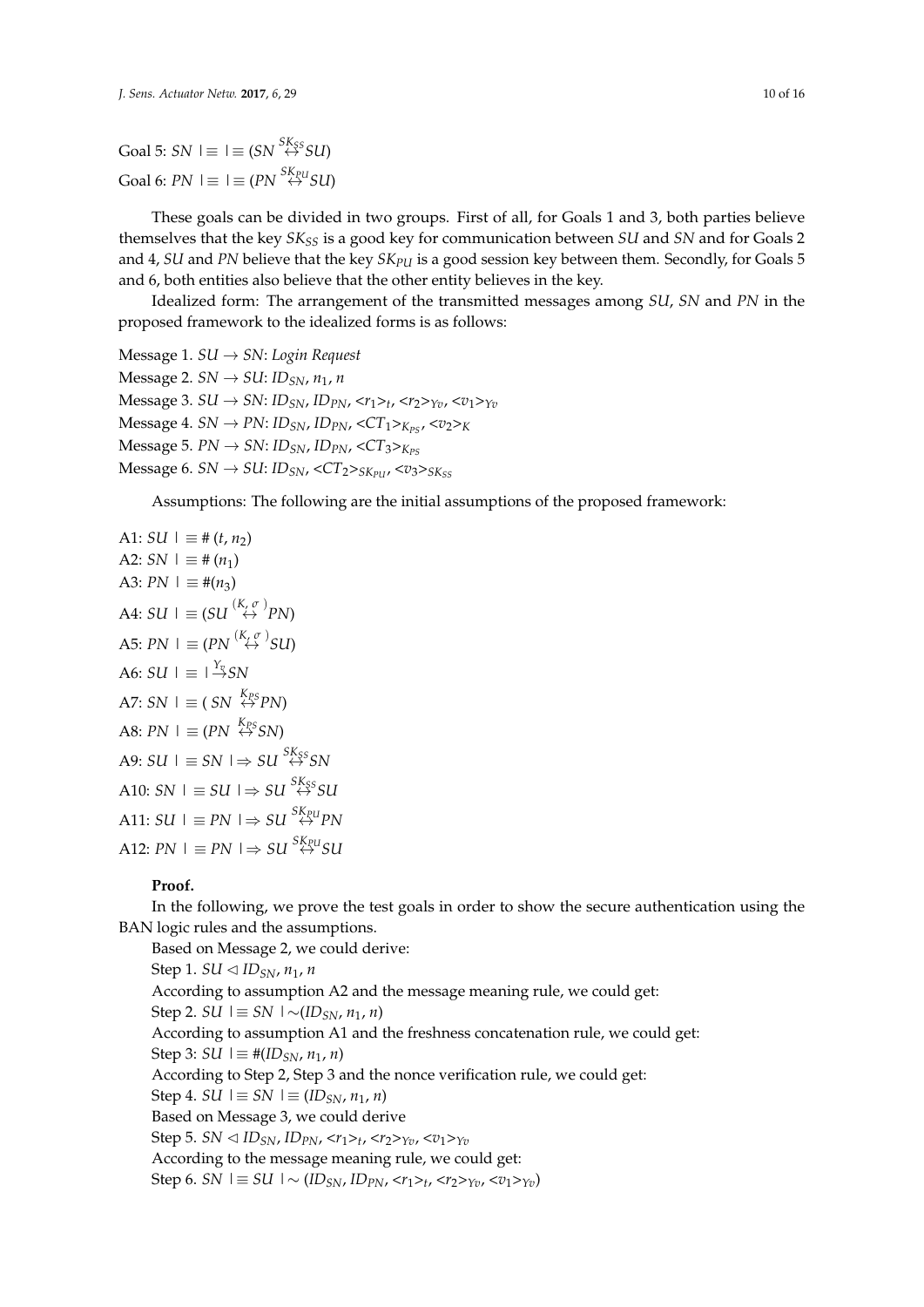According to assumption A1 and the freshness concatenation rule, we could get: Step 7: *SN* |≡ #(*IDSN*, *IDPN*, <*r*1>*<sup>t</sup>* , <*r*2>*Yv*, <*v*1>*Yv*) According to Step 6, Step 7 and the nonce verification rule, we could get: Step 8. *SN*  $\vert$  ≡ *SU*  $\vert$  ≡ (*ID<sub>SN</sub>*, *ID<sub>PN</sub>*, <*r*<sub>1</sub>><sub>*t*</sub>, <*r*<sub>2</sub>><sub>*Yv*</sub>, <*v*<sub>1</sub>><sub>*Yv*</sub>) According to Step 8, assumption A6 and the believe rule, we could get:  $Step 9. SN \mid \equiv SU \mid \equiv \mid \frac{Y_v}{\rightarrow} SN$ Based on Message 4, we could derive  $Step 10. PN \triangleleft ID_{SN}$ ,  $ID_{PN} \triangleleft CT_1 >_{K_{PS}}$ ,  $\langle v_2 \rangle_{K}$ According to assumptions A5 and A8 and the message meaning rule, we could get: Step 11. *PN*  $\vert$  ≡ *SN*  $\vert \sim (ID_{SN}, ID_{PN}, \langle CT_1 >_{K_{PS}}, \langle v_2 >_K \rangle)$ According to assumption A1 and the freshness concatenation rule, we could get:  $Step 12: PN \leq #(ID_{SN}, ID_{PN}, \langle CT_1 \rangle_{K_{PS}}, \langle v_2 \rangle_{K})$ According to Step 11, Step 12 and the nonce verification rule, we could get:  $\text{Step 13.} \ \text{PN} \ \text{I} \equiv \text{SN} \ \text{I} \equiv (\text{ID}_{\text{SN}}, \text{ID}_{\text{PN}}, \text{CCT}_1 \text{>}_{\text{K}_{\text{PS}}}, \text{Z} \text{Z}_2 \text{>}_{\text{K}})$ According to Step 13, assumption A7 and the believe rule, we could get:  $Step 14. \ \ PN \mid \equiv (PN \stackrel{K_{PS}}{\leftrightarrow} SN)$ According to Step 13, assumption A12 and the jurisdiction rule, we could get:  $Step 15. PN \equiv (PN \overset{SK_{PU}}{\leftrightarrow} SU)$ ↔*PU SU*) (Goal 4) Based on Message 5, we could derive Step 16. *SN*  $\triangleleft$  *ID<sub>SN</sub>*, *ID<sub>PN</sub>*,  $\angle$ CT<sub>3</sub>><sub>*K<sub>PS</sub>*</sub> According to assumptions A7 and the message meaning rule, we could get: Step 17. *SN*  $\vert$  ≡ *PN*  $\vert \sim$  (*ID<sub>SN</sub>*, *ID<sub>PN</sub>*, <*CT*<sub>3</sub>><sub>*K<sub>PS</sub>*</sub>) According to assumption A3 and the freshness concatenation rule, we could get:  $Step 18: SN \leq \#(ID_{SN}, ID_{PN}, \langle CT_3\rangle_{K_{PC}})$ According to Step 17, Step 18 and the nonce verification rule, we could get: Step 19. *SN*  $\vert$  ≡ *PN*  $\vert$  ≡ (*ID<sub>SN</sub>*, *ID<sub>PN</sub>*, <*CT*<sub>3</sub>><sub>*K<sub>PS</sub>*</sub>) According to Step 19, assumption A8 and the believe rule, we could get:  $Step 20. SN \mid \equiv PN \mid \equiv (PN \stackrel{K_{PS}}{\leftrightarrow} SN)$ According to Step 19, assumption A10 and the jurisdiction rule, we could get:  $Step 21. SN \equiv (SN \stackrel{SK_{SS}}{\leftrightarrow} SU)$  (Goal 3) Based on Message 6, we could derive  $Step 22. SU \triangleleft ID_{SN}$ ,  $\langle CT_2 \rangle_{SK_{PUI}}$ ,  $\langle v_3 \rangle_{SK_{SS}}$ According to assumption A4 and the message meaning rule, we could get: Step 23. SU  $\vert$  ≡ SN  $\vert$  (*ID<sub>SN</sub>*, <*CT*<sub>2</sub>><sub>*SK<sub>PU</sub>*</sub>, <*v*<sub>3</sub>><sub>*SK*<sub>*SS*</sub></sub>) According to assumption A1 and the freshness concatenation rule, we could get:  $Step 24: SU \leq \#(ID_{SN}, \langle CT_2 \rangle_{SK_{PUI}}, \langle v_3 \rangle_{SK_{SS}})$ According to Step 23, Step 24 and the nonce verification rule, we could get:  $Step 25. SU \leq \equiv \left( {ID_{SN}},{<}CT_2{>}_{SK_{PUI}}{}<}v_3{>}_{SK_{SS}} \right)$ According to Step 25, assumption A4 and the believe rule, we could get:  $Step 26. SU \leq SN \leq (SN \overset{SK_{SS}}{\leftrightarrow} SU)$ ↔*SS SU*) (Goal 5) According to assumption A9 and the jurisdiction rule, we could get:  $Step 27. SU \stackrel{\leq}{\leftrightarrow} SU(5)$  (Goal 1) According to Step 25, assumption A4 and the believe rule, we could get:  $Step 28. SU \mid \equiv PN \mid \equiv (PN \stackrel{SK_{PU}}{\leftrightarrow} SU)$  (Goal 6) According to assumption A11 and the jurisdiction rule, we could get:  $Step 29. SU \leq (SUI \overset{SK_{PU}}{\leftrightarrow} PN)$  (Goal 2)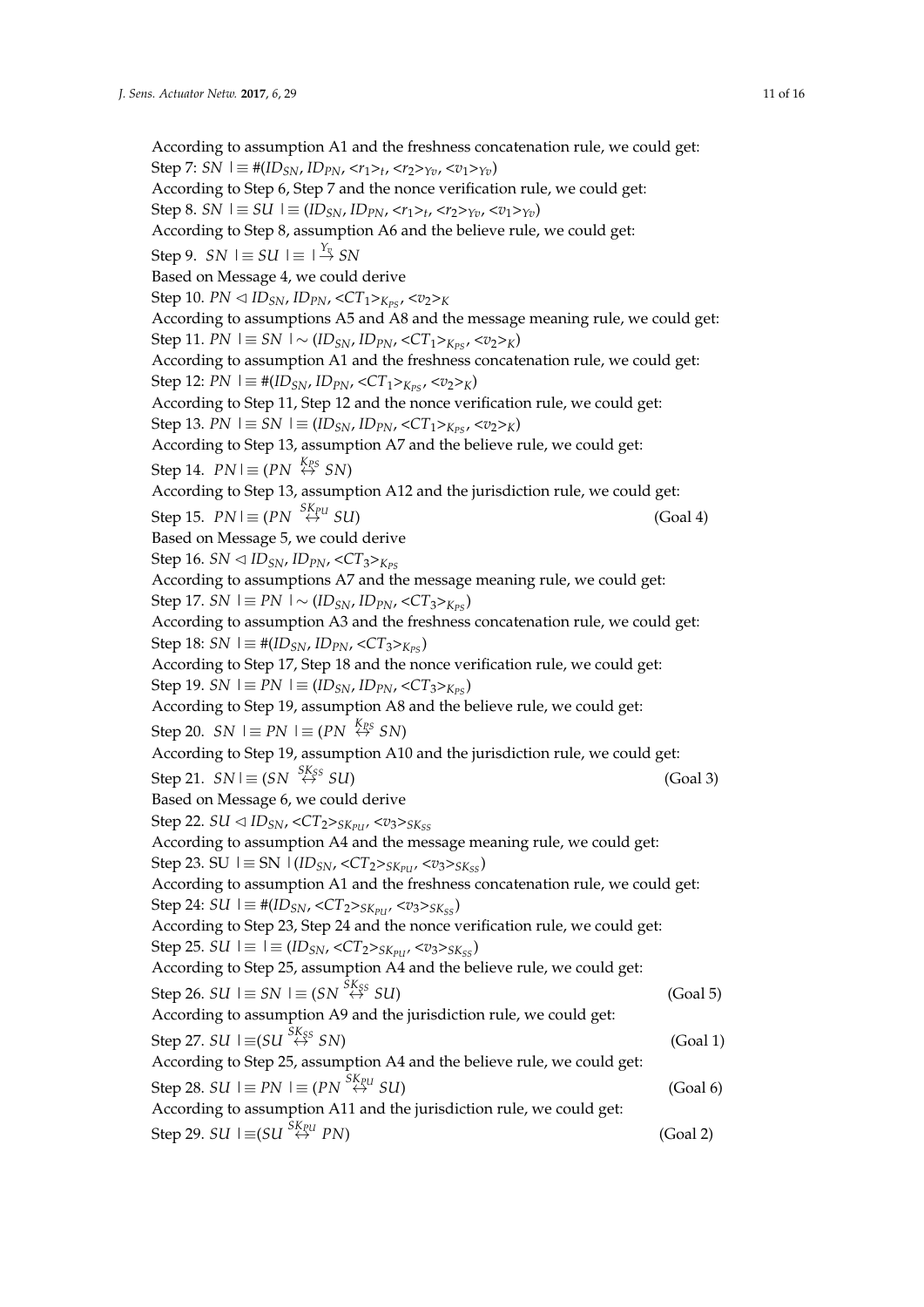#### *5.2. Casual Analysis*

In this section, we provide casual security and privacy analysis of the proposed framework and provide a comparison among the related protocols in [\[21](#page-13-13)[,22\]](#page-14-0) with the proposed framework as summarized in Table [4.](#page-11-0)

<span id="page-11-0"></span>

| Feature        | Protocol                     | Kim's in $[21]$                                         | Tsai et al.'s in $[22]$                    | Proposed<br>Framework         |
|----------------|------------------------------|---------------------------------------------------------|--------------------------------------------|-------------------------------|
| Security Issue | PU protection                | Provide                                                 | N/A                                        | Provide                       |
|                | No registration              | N/A                                                     | Provide                                    | Provide                       |
|                | Weakness                     | Weak against<br>carousel<br>Desynchronization<br>attack | Weak against<br>smartcard breach<br>attack | No security<br>weakness       |
| Privacy Issue  | UL and CP<br>UA<br>NR and CT | N/A<br>Provide<br>Provide                               | N/A<br>N/A<br>N/A                          | Provide<br>Provide<br>Provide |

**Table 4.** Security and privacy feature comparison among the related protocols.

UL: Unlinkability, CP: Context privacy, UA: User anonymity, NR: Nonrepudiation, CT: Conditional traceability.

#### 5.2.1. Unlinkability and Context Privacy

The proposed framework securely sends the authentic value (*K*, *N*1) such that unlinkability (UL) is achieved. Even if adversaries attempt to trace whether a legal SU has previously requested to login *SN* via *PN*, they will not be able to plot this attack successfully. In each online authentication session, the authentic messages  ${ID_{SN}}$ ,  $ID_{PN}$ ,  $r_1$ ,  $r_2$ ,  $v_1$ } in Step3 of online authentication are always different in each trial, since the contents of the message are randomized by the random number *t* and the session dependent key  $N_1$ . It is impossible to link two different values  $\{r_1, r_2, v_1\}$  into the same SU even all the authentic messages are learned by the adversary. In addition, without knowing the private key of *SN*, adversaries cannot retrieve the value  $(K, N_1)$  from the variable  $r_2 = h(t \cdot Y_v) \oplus (K, N_1)$  that is sent from SU in Step3 of online authentication phase. Adversaries even cannot know any contexts of the messages from a session or some sessions due to UL and confidentiality on the messages.

#### 5.2.2. Anonymity of SU

Various network protocols provide weak user anonymity (UA) since user must deliver his (or her) real identity to the network for authentication. However, in the proposed framework, the real identity of SU is never transmitted over the entire network for authentication purposes. Because we use pseudonym *AIDSU* generated by SU in the registration phase to represent the identity of SU in the network, no one except *PN* can obtain any information about the identity of SU. Even *SN* can only verify the legality of SU based on the public key of *PN* in Step 4 of online authentication, which discloses nothing about the identity of SU. Hence, the proposed framework provides UA.

#### 5.2.3. Nonrepudiation and Conditional Traceability

No doubt, public key based systems can provide conditional traceability (CT) by benefitting of nonrepudiation (NR) feature from the public key cryptosystem. In the proposed framework, each SU gets a different pair key from *PN* in the registration phase, which has a connection between the identity of SU and the secret key of *PN*. This authorization makes *SN* transfer its trust in *PN* to the requested legal pseudonym of SU. Because only *PN* has the ability to authorize SU to sign on his (or her) behalf, *PN* cannot deny this in the event a disputation occurs. Of course, *PN* has the ability to identify the misused SU. Thus, the proposed framework can also provide the feature of CT.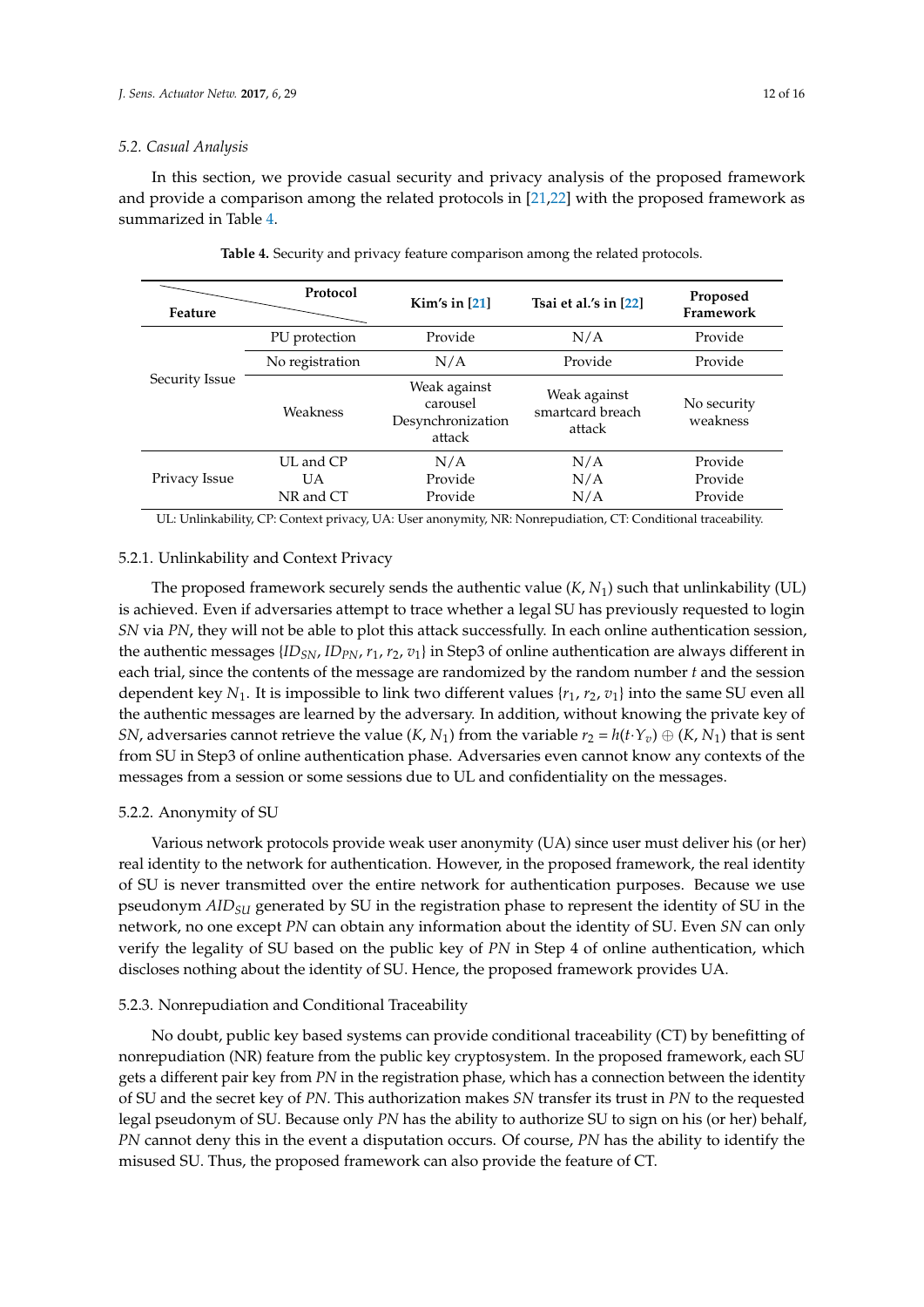#### *5.3. Performance Analysis*

In this section, we provide performance analysis of the proposed framework in terms of the computational complexity by comparing it with the other related protocols in [\[21,](#page-13-13)[22\]](#page-14-0). The computational overhead analysis of any cryptographic protocol is generally conducted by focusing on operations performed by each party within the protocol. Therefore, to analyze the computational costs, we concentrated on the operations of the online authentication only that are required by the parties in the network: namely a user and two networks. In order to facilitate the analysis of the computational costs, we define the following notations.

- $\bullet$   $T_h$ : the time to execute a one-way hash operation
- *T<sup>s</sup>* : the time to compute a symmetric key encryption or decryption
- *T<sub>e</sub>*: the time to compute an encryption or decryption operation in ECC-160 algorithm

In order to achieve accurate measurement, we performed an experiment. This experiment was performed using the Crypto++ Library [\[44\]](#page-15-0) on a system using the 64-bits Windows 7 operating system, 3.2 GHz processor, 4 GB memory, Visual C++ 2013 Software, the SHA-1 hash function, the AES symmetric encryption/decryption function, and the ECC-160 function. According to our experiment,  $T_h$  is nearly 0.0002 seconds,  $T_s$  is nearly 0.0087 seconds and  $T_e$  is nearly 0.6 seconds.

Table [5](#page-12-0) shows a comparative analysis of the computational cost among the related protocols. Even though the proposed framework has similar computational overhead with the other protocols, as shown in Table [4,](#page-11-0) the proposed framework could assure higher security and privacy than the others, and afford resistance to the most well known attacks while providing the functionality required for CRNs.

<span id="page-12-0"></span>

| Overhead | Protocol | Kim's in $[21]$        | Tsai et al.'s in $[22]$ | Proposed<br>Framework |
|----------|----------|------------------------|-------------------------|-----------------------|
| SU (MS)  |          | $6T_h+5T_s$            | $3T_h+2T_e$             | $9T_h + 1T_s + 2T_e$  |
| SN (VLR) |          | $6T_h + 5T_s + 1T_e$   | $3T_h + 2T_s + 2T_e$    | $6T_h + 2T_s + 2T_e$  |
| PN (HLR) |          | $1T_h + 2T_s + 1T_e$   | $1T_h+3T_s$             | $3T_h + 2T_s + 1T_e$  |
| Total    |          | $13T_h + 12T_s + 2T_e$ | $7T_h + 5T_s + 4T_e$    | $18T_h + 5T_s + 5T_e$ |

**Table 5.** Performance comparison among the related protocols.

#### **6. Conclusions**

CRNs can access the under-utilized spectrum in an opportunistic manner. However, as CRNs are wireless in nature, they face all common security threats present in traditional wireless networks and should even consider additional security and privacy aspects focused on CR technology. This paper has withdrawn some required security and privacy features focused on ECMA-392, which are unlinkability, context privacy, anonymity, PU protection, no registration and conditional traceability. We have proposed a delegation based user authentication framework as a basic security and privacy solution over CRNs, which is based on the withdrawn security and privacy features. The proposed framework has two purposes of solving the security and privacy problems in Tsai et al.'s protocol and proposing the first delegation based authentication for CRNs. Security and privacy analyses show that the proposed framework supports unlinkability, context privacy, anonymity, PU protection, no registration and conditional traceability, which are the required aspects in CRNs.

**Acknowledgments:** This research was supported by Basic Science Research Program through the National Research Foundation of Korea (NRF) funded by the Ministry of Education (NRF-2017R1D1A1B04032598).

**Author Contributions:** Hyunsung Kim leaded the research and devised the proposed framework, while Eun Kyung Ryu performed security and privacy analysis of the proposed framework together with additional improvements advices of the framework.

**Conflicts of Interest:** The authors declare no conflict of interest.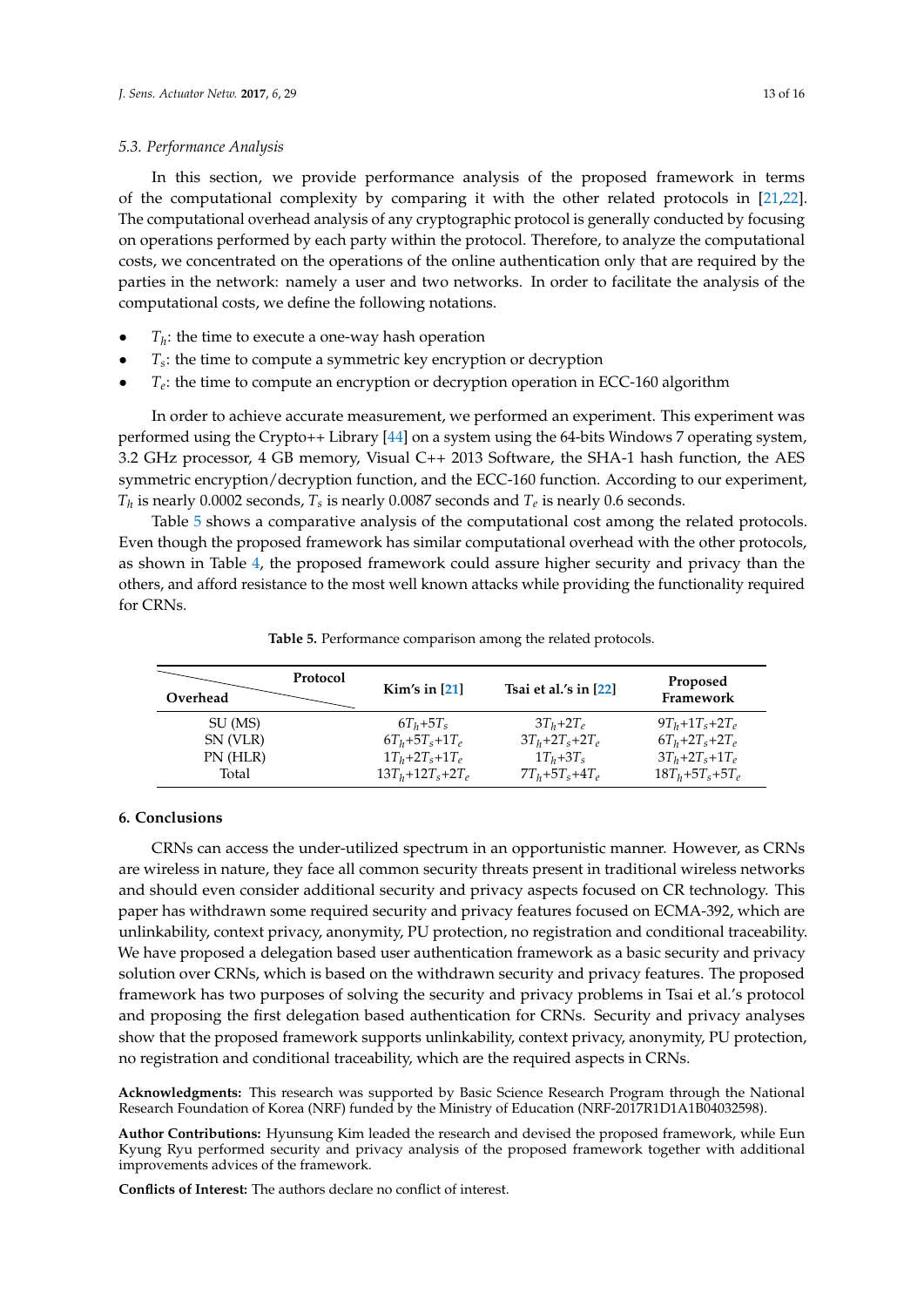# **References**

- <span id="page-13-0"></span>1. Mitola, J. Cognitive Radio: An Integrated Agent Architecture for Software Defined Radio. Ph.D. Thesis, KTH Royal Institute of Technology, Stockholm, Sweden, 2000.
- <span id="page-13-4"></span>2. Liu, K.J.R.; Wang, B. *Cognitive Radio Networking and Security*; Cambridge University Press: Cambridge, UK, 2011; ISBN 0521762316 9780521762311.
- 3. Facilitating the Provision of Spectrum-Based Services to Rural Areas and Promoting Opportunities for Rural Telephone Companies to Provide Spectrum-Based Services. Available online: [https://www.fcc.gov/](https://www.fcc.gov/document/facilitating-provision-spectrum-based-services-rural-areas-and-promoting-opportunities-2) [document/facilitating-provision-spectrum-based-services-rural-areas-and-promoting-opportunities-2](https://www.fcc.gov/document/facilitating-provision-spectrum-based-services-rural-areas-and-promoting-opportunities-2) (accessed on 30 November 2017).
- <span id="page-13-1"></span>4. Guimaraes, D.A.; Silva, C.R.N.; Souza, R.A.A. Cooperative spectrum sensing using eigenvalue fusion for OFDMA and other wideband signals. *J. Sens. Actuator Netw.* **2013**, *2*, 1–24. [\[CrossRef\]](http://dx.doi.org/10.3390/jsan2010001)
- <span id="page-13-2"></span>5. Stevenson, C.R.; Chouinard, G.; Lei, Z.; Hu, W.; Shellhammer, S.J.; Caldwell, W. IEEE 802.22: The first cognitive radio wireless regional area network standard. *IEEE Commun. Mag.* **2009**, *47*, 130–138. [\[CrossRef\]](http://dx.doi.org/10.1109/MCOM.2009.4752688)
- 6. IEEE 802.22, IEEE P802.22/D1.0 Draft Standard for Wireless Regional Area Networks Part 22: Cognitive Wireless RAN Medium Access Control (MAC) and Physical Layer (PHY) Specifications: Policies and Procedures for Operation in the TV Bands. Available online: [https://mentor.ieee.org/802.22/dcn/13/22-13-](https://mentor.ieee.org/802.22/dcn/13/22-13-0151-00-000b-802-22b-draft-1-0.pdf) [0151-00-000b-802-22b-draft-1-0.pdf](https://mentor.ieee.org/802.22/dcn/13/22-13-0151-00-000b-802-22b-draft-1-0.pdf) (accessed on 29 November 2017).
- <span id="page-13-8"></span>7. IEEE 802.11, IEEE 802.11af/D1.01 Part 11: Wireless LAN Medium Access Control (MAC) and Physical Layer (PHY) Specifications: TV White Spaces Operation. Available online: [https://pdos.csail.mit.edu/archive/](https://pdos.csail.mit.edu/archive/decouto/papers/802.11a.pdf) [decouto/papers/802.11a.pdf](https://pdos.csail.mit.edu/archive/decouto/papers/802.11a.pdf) (accessed on 29 November 2017).
- <span id="page-13-7"></span>8. Khattab, A.; Bayoumi, M.A. An overview of IEEE standardization efforts for cognitive radio networks. In Proceedings of the 2015 IEEE International Symposium on Circuits and Systems, Lisbon, Portugal, 24–27 May 2015; pp. 982–985.
- <span id="page-13-3"></span>9. Um, J.; Hwang, S.; Jeong, B.J. A Comparison of PHY Layer on the Ecma-392 and IEEE 802.11af Standards. In Proceedings of the Cognitive Radio Oriented Wireless Networks and Communications (CROWNCOM), Stockholm, Sweden, 18–20 June 2012; pp. 315–319.
- <span id="page-13-5"></span>10. Mao, H.; Zhu, L. An investigation on security of cognitive radio networks. In Proceedings of the International Conference on Management and Service Science, Wuhan, China, 2–14 August 2011; pp. 1–4.
- 11. Mansour, I.; Chalhoub, G.; Lafourcade, P. Key Management in Wireless Sensor Networks. *J. Sens. Actuator Netw.* **2015**, *4*, 251–273. [\[CrossRef\]](http://dx.doi.org/10.3390/jsan4030251)
- <span id="page-13-9"></span>12. Akyildiz, I.F.; Lee, W.Y.; Chowdhury, K.R. CRAHNs: Cognitive radio ad hoc networks. *Ad Hoc Netw.* **2009**, *7*, 810–836. [\[CrossRef\]](http://dx.doi.org/10.1016/j.adhoc.2009.01.001)
- 13. Kim, H. Security on Cognitive Radio—Effort on IEEE 802.22. In Proceedings of the Conference on Convergence, Smart and Cloud, Daegu, Korea, 14–16 October 2012; pp. 73–80.
- <span id="page-13-6"></span>14. Jang, D.; Kim, H. Security standardization status of ECMA-International for personal/portable devices supporting cognitive radio networking. *J. Secur. Eng.* **2011**, *8*, 553–565.
- <span id="page-13-14"></span>15. Kim, H. Security aspects analysis for secondary user authentication over cognitive radio network. In Proceedings of the Conference on Convergence, Smart and Cloud, Daegu, Korea, 14–16 October 2013; pp. 56–59.
- <span id="page-13-15"></span>16. Kim, H. Analysis on delegation-based authentication protocol for wireless roaming service. *IEEE Commun. Lett.* **2014**, *16*, 1100–1102.
- 17. Zhang, T. Security Issues in Cognitive Radio Networks. Ph.D. Thesis, University of Calgary, Calgary, AB, Canada, 2014.
- <span id="page-13-10"></span>18. Katiyar, H.; Rastogi, A.; Agarwal, R. Cooperative communication: A review. *IETE Tech. Rev.* **2011**, *28*, 409–417. [\[CrossRef\]](http://dx.doi.org/10.4103/0256-4602.85974)
- <span id="page-13-11"></span>19. Kim, H. Privacy preserving security framework for cognitive radio networks. *IETE Tech. Rev.* **2013**, *30*, 142–148. [\[CrossRef\]](http://dx.doi.org/10.4103/0256-4602.110553)
- <span id="page-13-12"></span>20. Wang, C.; Guo, J. Public-keys-based entity authentication protocol with digital signature for cognitive radio networks. *Lect. Notes Electr. Eng.* **2012**, *140*, 341–346. [\[CrossRef\]](http://dx.doi.org/10.1007/978-3-642-27296-7_53)
- <span id="page-13-13"></span>21. Kim, H. Location-based authentication protocol for first cognitive radio networking standard. *J. Netw. Comput. Appl.* **2011**, *34*, 1160–1167. [\[CrossRef\]](http://dx.doi.org/10.1016/j.jnca.2010.12.017)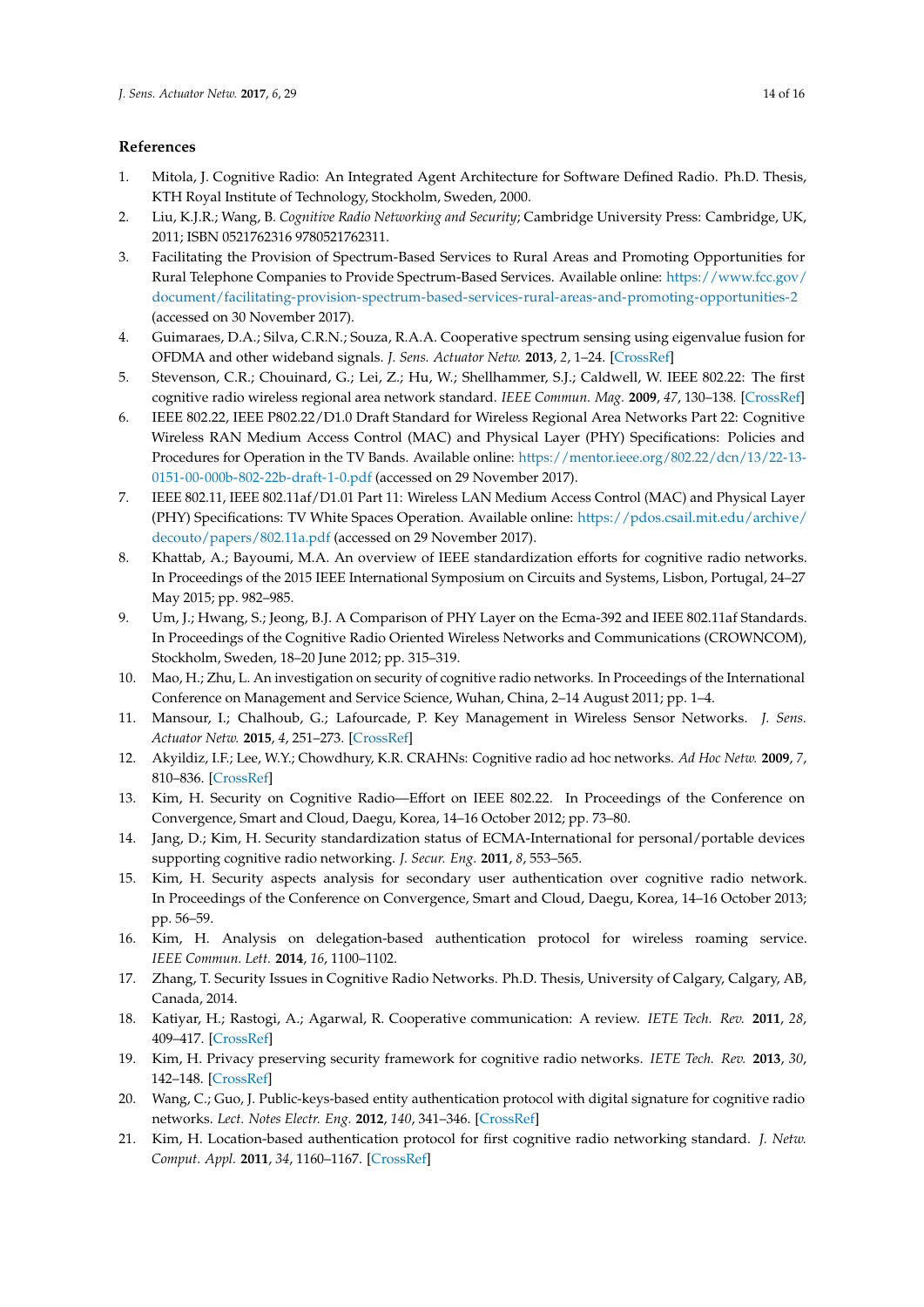- <span id="page-14-0"></span>22. Tsai, J.; Lo, N.; Wu, T. Secure Delegation-Based Authentication Protocol for Wireless Roaming Service. *IEEE Commun. Lett.* **2012**, *16*, 1100–1102. [\[CrossRef\]](http://dx.doi.org/10.1109/LCOMM.2012.052112.120525)
- <span id="page-14-1"></span>23. Notice of Proposed Rule Making and Order. Available online: [http://web.cs.ucdavis.edu/~liu/289I/](http://web.cs.ucdavis.edu/~liu/289I/Material/FCC-03-322A1.pdf) [Material/FCC-03-322A1.pdf](http://web.cs.ucdavis.edu/~liu/289I/Material/FCC-03-322A1.pdf) (accessed on 30 November 2017).
- <span id="page-14-2"></span>24. Ding, G.; Wang, J.; Wu, Q.; Zhang, L.; Zou, Y.; Yao, Y.D.; Chen, Y. Robust spectrum sensing with crowd sensors. *IEEE. Trans. Commun.* **2014**, *62*, 3129–3143. [\[CrossRef\]](http://dx.doi.org/10.1109/TCOMM.2014.2346775)
- <span id="page-14-3"></span>25. Raychaudhuri, D.; Jing, X.; Seskar, I.; Le, K.; Evans, J.B. Cognitive radio technology: From distributed spectrum coordination to adaptive network collaboration. *Pervasive Mob. Comput.* **2008**, *4*, 278–302. [\[CrossRef\]](http://dx.doi.org/10.1016/j.pmcj.2008.01.004)
- <span id="page-14-4"></span>26. Baykas, T.; Kasslin, M.; Cummings, M.; Kang, H.; Kwak, J.; Paine, R.; Reznik, A.; Saeed, R.; Shellhammer, S.J. Developing a Standard for TV White Space Coexistence: Technical Challenges and Solution Approaches. *IEEE Wirel. Commun.* **2012**, *19*, 10–22. [\[CrossRef\]](http://dx.doi.org/10.1109/MWC.2012.6155872)
- <span id="page-14-5"></span>27. Liang, Y.C.; Chen, K.C.; Li, G.Y.; Mähönen, P. Cognitive radio networking and communications: An overview. *IEEE Tran. Veh. Tech.* **2011**, *60*, 3386–3407. [\[CrossRef\]](http://dx.doi.org/10.1109/TVT.2011.2158673)
- <span id="page-14-6"></span>28. Chakravarthy, V.; Li, X.; Wu, Z.; Temple, M.A.; Garber, F.; Kannan, R.; Vasilakos, A. Novel overlay/underlay cognitive radio waveforms using SD-SMSE framework to enhance spectrum efficiency-Part I: Theoretical framework and snalysis in AWGN channel. *IEEE Trans. Commun.* **2009**, *57*, 3794–3804. [\[CrossRef\]](http://dx.doi.org/10.1109/TCOMM.2009.12.080400)
- <span id="page-14-7"></span>29. Parvin, S.; Han, S.; Tian, B.; Hussain, F.K. Trust-Based Authentication for Secure Communication in Cognitive Radio Networks. In Proceedings of the 2010 IEEE/IEIP International Conference on Embedded and Ubiquitous Computing, Hong Kong, China, 11–13 December 2010; pp. 589–596.
- <span id="page-14-8"></span>30. Slimeni, F.; Scheers, B.; Chtourou, Z.; Nir, V.L. Jamming mitigation in cognitive radio networks using a modified Q-learning algorithm. In Proceedings of the 2015 International Conference on Military Communications and Information Systems, Cracow, Poland, 18–19 May 2015.
- 31. Slimeni, F.; Scheers, B.; Chtourou, Z. Security threats in military cognitive radio networks. In Proceedings of the 2015 International Conference on Military Communications and Information Systems, Cracow, Poland, 18–19 May 2015.
- <span id="page-14-11"></span>32. Al-Hraishawi, H.; Baduge, G.A.A.; Schaefer, R.F. Artificial noise-aided physical layer security in underlay cognitive massive MIMO systems with pilot contamination. *Entropy* **2017**, *19*, 349. [\[CrossRef\]](http://dx.doi.org/10.3390/e19070349)
- <span id="page-14-12"></span>33. Li, J.; Feng, A.; Feng, Z.; Zhang, P. A survey of security issues in cognitive radio networks. *China Commun.* **2015**, *13*, 132–150. [\[CrossRef\]](http://dx.doi.org/10.1109/CC.2015.7084371)
- <span id="page-14-13"></span>34. Naveed, A.; Kanhere, S.S. NIS07-5: Security vulnerabilities in channel assignment of multi-radio multi-channel wireless mesh networks. In Proceedings of the IEEE Globecom, San Francisco, CA, USA, 11 November–1 December 2006; pp. 1–5.
- <span id="page-14-9"></span>35. Zhang, J.; Cai, L.; Zhang, S. Malicious cognitive user identification algorithm in centralized spectrum sensing system. *Futur. Int.* **2017**, *9*, 79. [\[CrossRef\]](http://dx.doi.org/10.3390/fi9040079)
- 36. Ye, F.; Zhang, X.; Li, Y. Comprehensive reputation-based security mechanism against dynamic SSDF attack in cognitive radio networks. *Symmetry* **2016**, *8*, 147. [\[CrossRef\]](http://dx.doi.org/10.3390/sym8120147)
- 37. Ye, F.; Zhang, X.; Li, Y.; Tang, C. Faithworthy collaborative spectrum sensing based on credibility and evidence theory for cognitive radio networks. *Symmetry* **2017**, *9*, 36. [\[CrossRef\]](http://dx.doi.org/10.3390/sym9030036)
- <span id="page-14-14"></span>38. Guimarães, D.A.; Souza, R.A.A.; Barreto, A.N. Performance of cooperative eigenvalue spectrum sensing with a realistic receiver model under impulsive noise. *J. Sens. Actuator Netw.* **2013**, *2*, 46–69. [\[CrossRef\]](http://dx.doi.org/10.3390/jsan2010046)
- <span id="page-14-15"></span>39. Zhang, L.; Ding, G.; Wu, Q.; Zou, Y.; Han, Z.; Wang, J. Byzantine Attack and Defense in Cognitive Radio Networks: A Survey. *IEEE Commun. Surv. Tutor.* **2015**, *17*, 1341–1363. [\[CrossRef\]](http://dx.doi.org/10.1109/COMST.2015.2422735)
- <span id="page-14-16"></span>40. Wu, H.; Hui, N.; Zhou, X.; Bai, B. Puzzle-based selfish behavior punishment mechanism of MAC layer in cognitive radio networks. In Proceedings of the IET 3rd International Conference on Wireless, Mobile and Multimedia Networks, Beijing, China, 26–29 September 2010; pp. 213–216.
- <span id="page-14-17"></span>41. Das, D.; Das, S. Intelligent resource allocation scheme for the cognitive radio network in the presence of primary user emulation attack. *IET Commun.* **2017**, *15*, 2370–2379. [\[CrossRef\]](http://dx.doi.org/10.1049/iet-com.2016.0235)
- <span id="page-14-10"></span>42. El-Malek, A.H.A.; Salhab, A.M.; Zummo, S.A. New bandwidth efficient relaying schemes in cooperative cognitive two-way relay networks with physical layer security. *IEEE Trans. Veh. Technol.* **2017**, *66*, 5372–5386. [\[CrossRef\]](http://dx.doi.org/10.1109/TVT.2016.2624730)
- <span id="page-14-18"></span>43. Burrow, M.; Abadi, M.; Needham, R. A Logic of Authentication. *ACM Trans. Comput. Syst.* **1990**, *8*, 18–36. [\[CrossRef\]](http://dx.doi.org/10.1145/77648.77649)